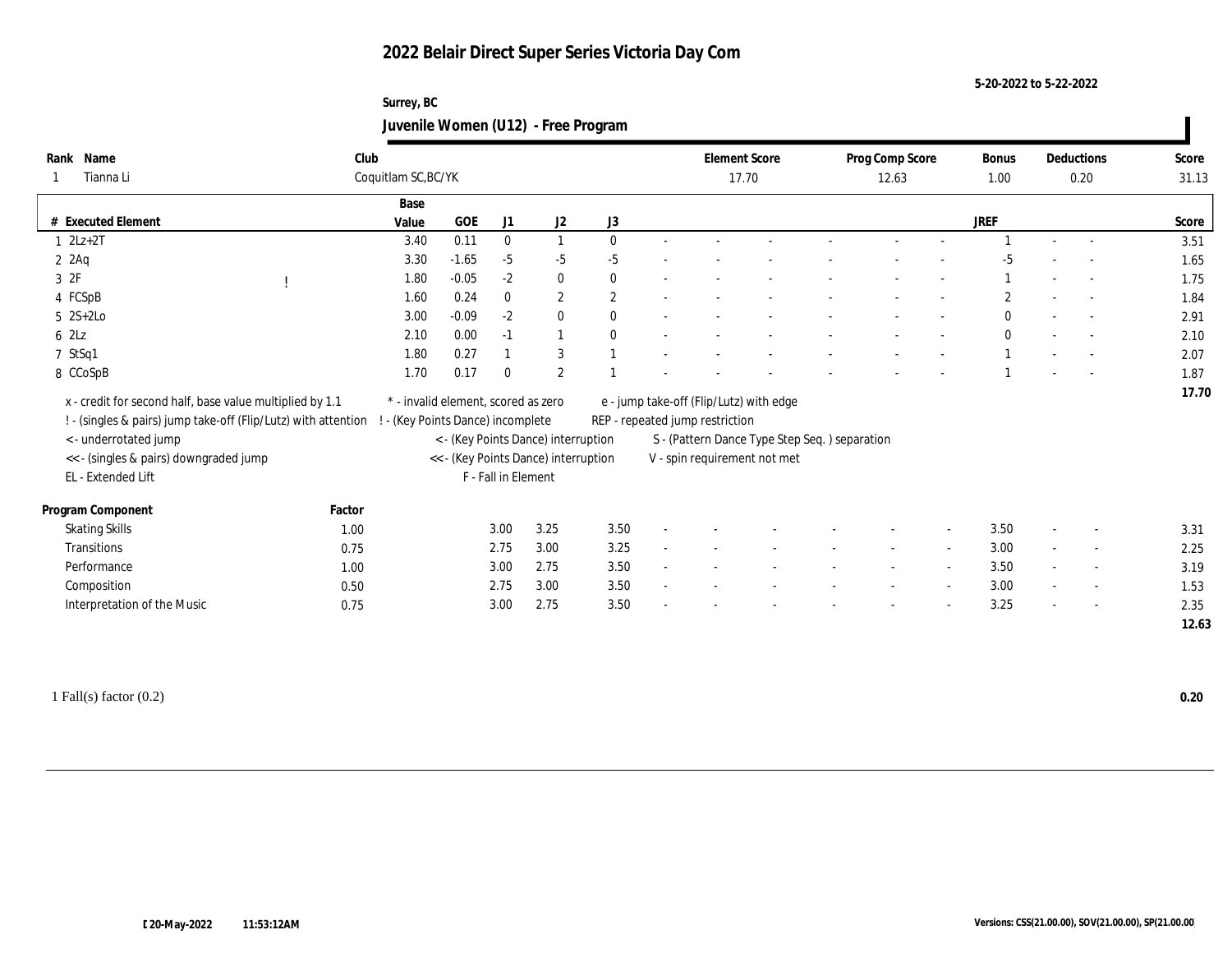**5-20-2022 to 5-22-2022**

## **Surrey, BC Juvenile Women (U12) - Free Program**

| Name<br>Rank                                                   | Club   |                                     |            |                     |                                      |              |                                 | <b>Element Score</b>                           | Prog Comp Score |                          | Bonus        |        | Deductions               | Score |
|----------------------------------------------------------------|--------|-------------------------------------|------------|---------------------|--------------------------------------|--------------|---------------------------------|------------------------------------------------|-----------------|--------------------------|--------------|--------|--------------------------|-------|
| Kaeli Woo<br>2                                                 |        | Connaught SC, BC/YK                 |            |                     |                                      |              |                                 | 17.08                                          | 12.75           |                          | 0.00         |        | 0.00                     | 29.83 |
|                                                                |        | Base                                |            |                     |                                      |              |                                 |                                                |                 |                          |              |        |                          |       |
| $\#$ Executed Element                                          |        | Value                               | <b>GOE</b> | J1                  | J2                                   | J3           |                                 |                                                |                 |                          | <b>JREF</b>  |        |                          | Score |
| 1 2F                                                           |        | 1.80                                | 0.00       | $\bf{0}$            | $\bf{0}$                             | $\theta$     |                                 |                                                |                 |                          | $\mathbf{0}$ | $\sim$ | $\sim$                   | 1.80  |
| $2$ $2Lz+2Lo$                                                  |        | 3.80                                | 0.05       | $\bf{0}$            | 1                                    | $\theta$     |                                 |                                                |                 |                          | $\Omega$     |        |                          | 3.85  |
| 3 FCSpB                                                        |        | 1.60                                | 0.12       | $\bf{0}$            | $\mathbf{2}$                         |              |                                 |                                                |                 |                          | $\bf{0}$     |        |                          | 1.72  |
| $4$ $2Lz+2T$                                                   |        | 3.40                                | 0.11       | $\mathbf{0}$        |                                      | $\mathbf{0}$ |                                 |                                                |                 |                          |              |        | $\sim$                   | 3.51  |
| 5 <sup>2S</sup>                                                |        | 1.30                                | 0.13       | $\bf{0}$            | $\mathbf{2}$                         |              |                                 |                                                |                 |                          |              |        |                          | 1.43  |
| 6 StSqB                                                        |        | 1.50                                | 0.15       | $\mathbf{0}$        | $\boldsymbol{2}$                     |              |                                 |                                                |                 |                          |              |        |                          | 1.65  |
| 7 1A                                                           |        | 1.10                                | 0.11       | $\bf{0}$            | $\mathbf{2}$                         |              |                                 |                                                |                 |                          |              |        |                          | 1.21  |
| 8 CCoSpB                                                       |        | 1.70                                | 0.21       |                     | $\mathbf{2}$                         |              |                                 |                                                |                 |                          |              |        |                          | 1.91  |
| x - credit for second half, base value multiplied by 1.1       |        | * - invalid element, scored as zero |            |                     |                                      |              |                                 | e - jump take-off (Flip/Lutz) with edge        |                 |                          |              |        |                          | 17.08 |
| ! - (singles & pairs) jump take-off (Flip/Lutz) with attention |        | - (Key Points Dance) incomplete     |            |                     |                                      |              | REP - repeated jump restriction |                                                |                 |                          |              |        |                          |       |
| < - underrotated jump                                          |        |                                     |            |                     | < - (Key Points Dance) interruption  |              |                                 | S - (Pattern Dance Type Step Seq. ) separation |                 |                          |              |        |                          |       |
| << - (singles & pairs) downgraded jump                         |        |                                     |            |                     | << - (Key Points Dance) interruption |              |                                 | V - spin requirement not met                   |                 |                          |              |        |                          |       |
| EL - Extended Lift                                             |        |                                     |            | F - Fall in Element |                                      |              |                                 |                                                |                 |                          |              |        |                          |       |
|                                                                |        |                                     |            |                     |                                      |              |                                 |                                                |                 |                          |              |        |                          |       |
| Program Component                                              | Factor |                                     |            |                     |                                      |              |                                 |                                                |                 |                          |              |        |                          |       |
| <b>Skating Skills</b>                                          | 1.00   |                                     |            | 3.00                | 3.00                                 | 3.25         |                                 |                                                |                 |                          | 3.25         |        | $\overline{\phantom{a}}$ | 3.13  |
| Transitions                                                    | 0.75   |                                     |            | 3.00                | 3.00                                 | 3.25         |                                 |                                                | $\sim$          | $\overline{\phantom{a}}$ | 3.50         | $\sim$ | $\sim$                   | 2.39  |
| Performance                                                    | 1.00   |                                     |            | 3.25                | 3.00                                 | 3.50         |                                 |                                                |                 | $\overline{\phantom{a}}$ | 3.50         |        | $\overline{\phantom{a}}$ | 3.31  |
| Composition                                                    | 0.50   |                                     |            | 3.25                | 2.75                                 | 3.25         |                                 |                                                |                 |                          | 3.25         |        | $\overline{\phantom{a}}$ | 1.57  |
| Interpretation of the Music                                    | 0.75   |                                     |            | 3.25                | 2.75                                 | 3.25         |                                 |                                                |                 |                          | 3.25         |        | $\sim$                   | 2.35  |
|                                                                |        |                                     |            |                     |                                      |              |                                 |                                                |                 |                          |              |        |                          | 12.75 |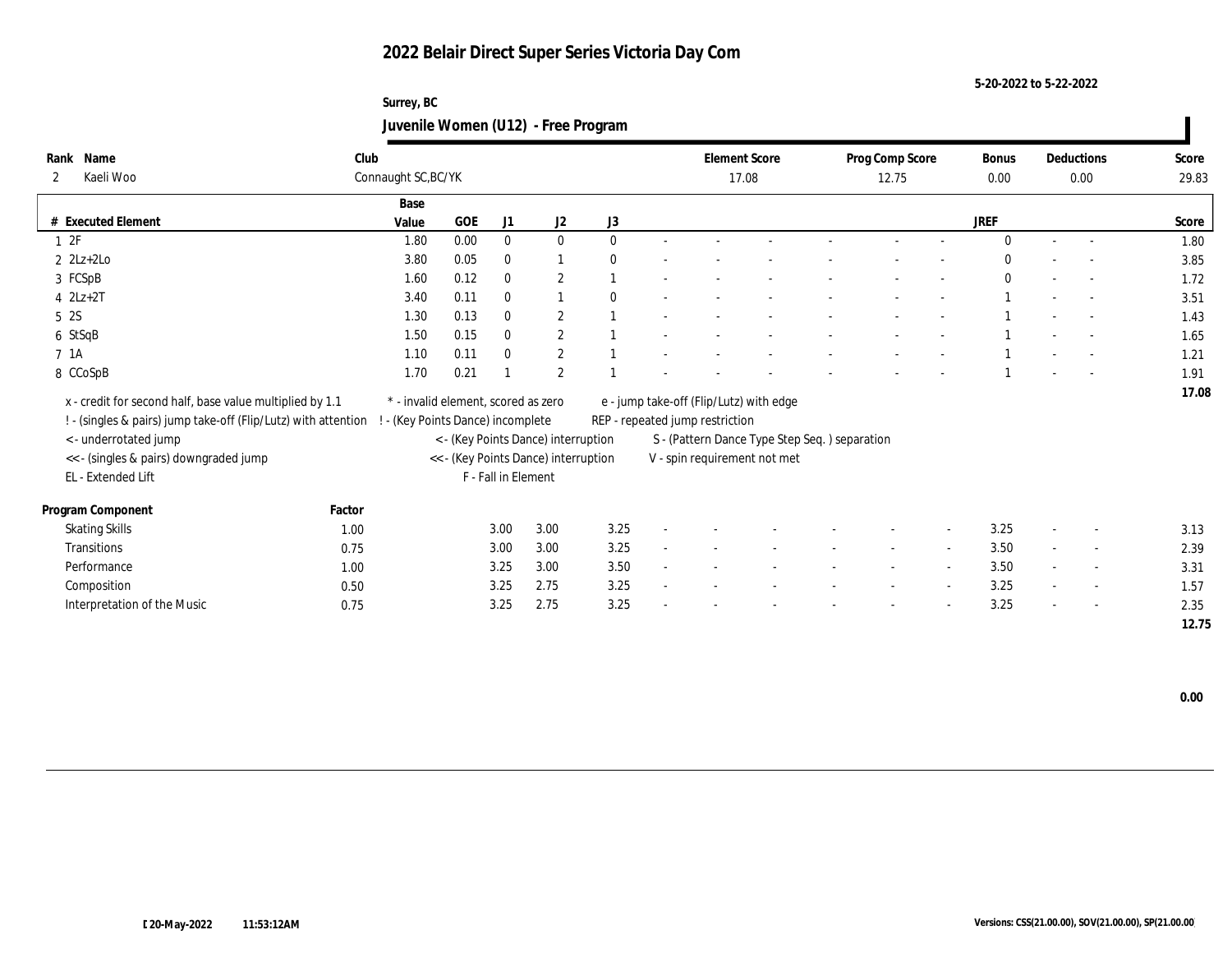**5-20-2022 to 5-22-2022**

## **Surrey, BC Juvenile Women (U12) - Free Program**

| Name<br>Rank                                                                                     | Club                |                                     |            |                     |                                      |              |                                 | <b>Element Score</b>                          | Prog Comp Score |       |                          | <b>Bonus</b> |                          | Deductions               | Score |
|--------------------------------------------------------------------------------------------------|---------------------|-------------------------------------|------------|---------------------|--------------------------------------|--------------|---------------------------------|-----------------------------------------------|-----------------|-------|--------------------------|--------------|--------------------------|--------------------------|-------|
| Sophia Marr<br>3                                                                                 | Coquitlam SC, BC/YK |                                     |            |                     |                                      |              |                                 | 16.77                                         |                 | 11.99 |                          | 0.00         |                          | 0.00                     | 28.76 |
|                                                                                                  |                     | Base                                |            |                     |                                      |              |                                 |                                               |                 |       |                          |              |                          |                          |       |
| # Executed Element                                                                               |                     | Value                               | <b>GOE</b> | J1                  | $\mathrm{J}2$                        | $\rm J3$     |                                 |                                               |                 |       |                          | <b>JREF</b>  |                          |                          | Score |
| $1$ 1A+2Lo                                                                                       |                     | 2.80                                | 0.09       | $\bf{0}$            | $\mathbf{2}$                         | $\mathbf{0}$ |                                 |                                               |                 |       |                          | $\Omega$     |                          | $\overline{a}$           | 2.89  |
| $2 F+2T$                                                                                         |                     | 3.10                                | 0.14       | $\bf{0}$            | $\boldsymbol{2}$                     |              |                                 |                                               |                 |       |                          | $\Omega$     |                          |                          | 3.24  |
| $3$ $2\text{L}z$                                                                                 |                     | 2.10                                | 0.00       | $-1$                | $\overline{1}$                       | $\mathbf{0}$ |                                 |                                               |                 |       |                          | $\bf{0}$     |                          |                          | 2.10  |
| 4 FCSpB                                                                                          |                     | 1.60                                | 0.16       |                     | $\overline{2}$                       |              |                                 |                                               |                 |       |                          | $\mathbf{0}$ |                          | $\overline{a}$           | 1.76  |
| 5 StSqB                                                                                          |                     | 1.50                                | 0.23       |                     | 3                                    |              |                                 |                                               |                 |       |                          |              |                          | $\sim$                   | 1.73  |
| 6 2F                                                                                             |                     | 1.80                                | 0.09       | $\mathbf{0}$        | 1                                    |              |                                 |                                               |                 |       |                          | $\mathbf{0}$ |                          | $\sim$                   | 1.89  |
| 7 2S                                                                                             |                     | 1.30                                | 0.03       | $\bf{0}$            |                                      | $\mathbf{0}$ |                                 |                                               |                 |       |                          | $\mathbf{0}$ |                          |                          | 1.33  |
| 8 CCoSpB                                                                                         |                     | 1.70                                | 0.13       |                     | $\boldsymbol{2}$                     | $\Omega$     |                                 |                                               |                 |       |                          | $\mathbf{0}$ |                          |                          | 1.83  |
| x - credit for second half, base value multiplied by 1.1                                         |                     | * - invalid element, scored as zero |            |                     |                                      |              |                                 | e - jump take-off (Flip/Lutz) with edge       |                 |       |                          |              |                          |                          | 16.77 |
| ! - (singles & pairs) jump take-off (Flip/Lutz) with attention ! - (Key Points Dance) incomplete |                     |                                     |            |                     |                                      |              | REP - repeated jump restriction |                                               |                 |       |                          |              |                          |                          |       |
| <- underrotated jump                                                                             |                     |                                     |            |                     | < - (Key Points Dance) interruption  |              |                                 | S - (Pattern Dance Type Step Seq.) separation |                 |       |                          |              |                          |                          |       |
| << - (singles & pairs) downgraded jump                                                           |                     |                                     |            |                     | << - (Key Points Dance) interruption |              |                                 | V - spin requirement not met                  |                 |       |                          |              |                          |                          |       |
| EL - Extended Lift                                                                               |                     |                                     |            | F - Fall in Element |                                      |              |                                 |                                               |                 |       |                          |              |                          |                          |       |
|                                                                                                  |                     |                                     |            |                     |                                      |              |                                 |                                               |                 |       |                          |              |                          |                          |       |
| Program Component                                                                                | Factor              |                                     |            |                     |                                      |              |                                 |                                               |                 |       |                          |              |                          |                          |       |
| <b>Skating Skills</b>                                                                            | 1.00                |                                     |            | 3.00                | 3.00                                 | 3.00         |                                 |                                               |                 |       | $\overline{\phantom{a}}$ | 3.00         |                          | $\overline{\phantom{a}}$ | 3.00  |
| <b>Transitions</b>                                                                               | 0.75                |                                     |            | 3.00                | 2.75                                 | 3.00         |                                 |                                               |                 |       | $\sim$                   | 2.75         |                          | $\overline{\phantom{a}}$ | 2.16  |
| Performance                                                                                      | 1.00                |                                     |            | 3.25                | 2.75                                 | 3.25         |                                 |                                               |                 |       | $\overline{\phantom{a}}$ | 3.00         |                          | $\overline{\phantom{a}}$ | 3.06  |
| Composition                                                                                      | 0.50                |                                     |            | 3.00                | 2.75                                 | 2.75         |                                 |                                               |                 |       | $\overline{\phantom{a}}$ | 3.25         |                          | $\sim$                   | 1.47  |
| Interpretation of the Music                                                                      | 0.75                |                                     |            | 3.25                | 3.00                                 | 2.75         |                                 |                                               |                 |       | $\overline{\phantom{a}}$ | 3.25         | $\overline{\phantom{a}}$ | $\sim$                   | 2.30  |
|                                                                                                  |                     |                                     |            |                     |                                      |              |                                 |                                               |                 |       |                          |              |                          |                          | 11.99 |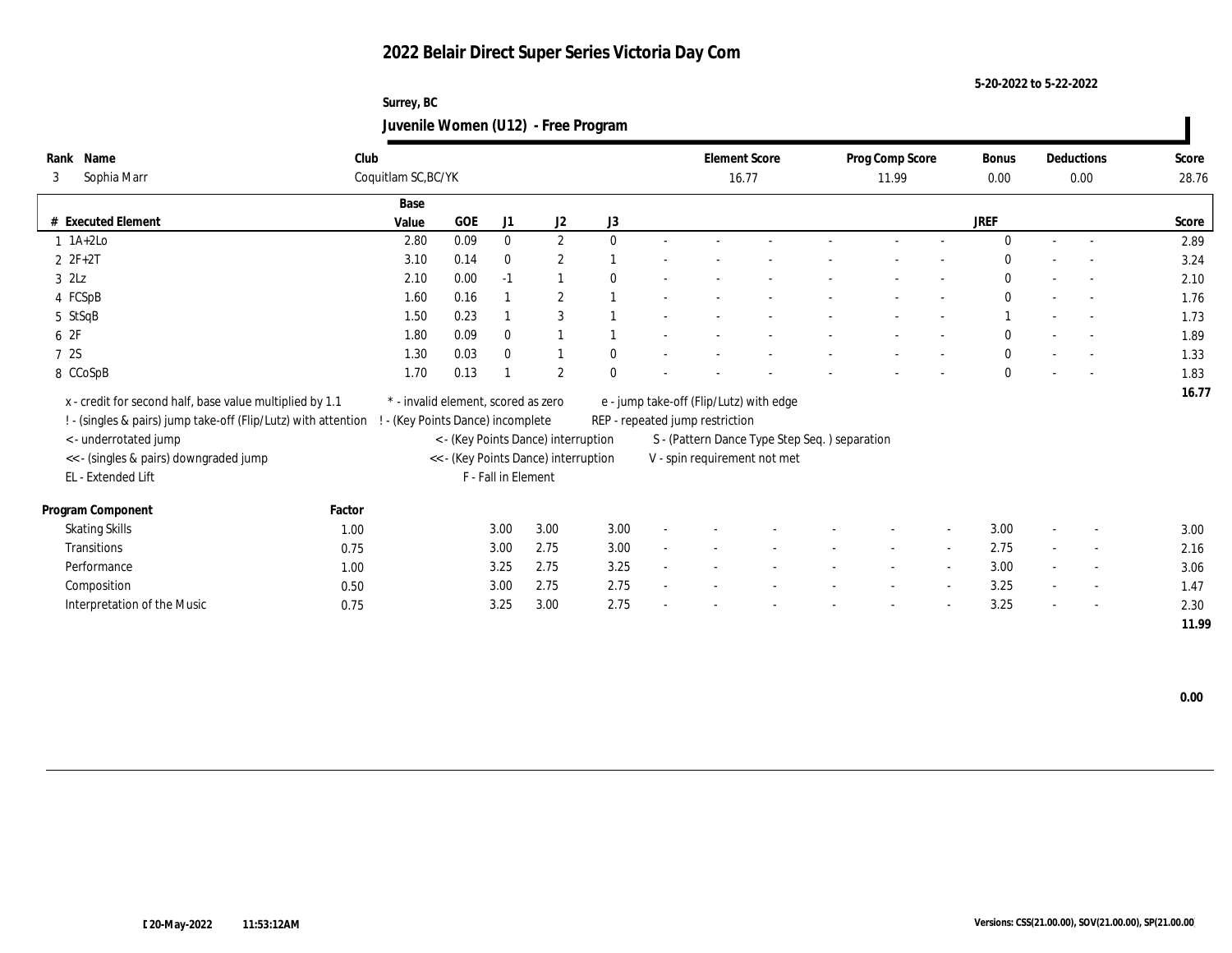#### **5-20-2022 to 5-22-2022**

## **Surrey, BC Juvenile Women (U12) - Free Program**

|          | Rank Name                                                      | Club   |                                     |            |                     |                                      |              |                                               | <b>Element Score</b> |  | Prog Comp Score |        | Bonus        |        | Deductions               | Score |
|----------|----------------------------------------------------------------|--------|-------------------------------------|------------|---------------------|--------------------------------------|--------------|-----------------------------------------------|----------------------|--|-----------------|--------|--------------|--------|--------------------------|-------|
| 4        | Maria Baltchougova                                             |        | Coquitlam SC, BC/YK                 |            |                     |                                      |              |                                               | 14.87                |  | 12.09           |        | 1.00         |        | 0.00                     | 27.96 |
|          |                                                                |        | Base                                |            |                     |                                      |              |                                               |                      |  |                 |        |              |        |                          |       |
|          | # Executed Element                                             |        | Value                               | <b>GOE</b> | J1                  | J2                                   | J3           |                                               |                      |  |                 |        | <b>JREF</b>  |        |                          | Score |
|          | 12S                                                            |        | 1.30                                | 0.13       | $\bf{0}$            | $\boldsymbol{2}$                     |              |                                               |                      |  |                 |        |              |        |                          | 1.43  |
| $2 \t2A$ |                                                                |        | 3.30                                | $-0.91$    | $-3$                | $-2$                                 | $-2$         |                                               |                      |  |                 |        | -4           |        |                          | 2.39  |
|          | 3 CCoSpB                                                       |        | 1.70                                | 0.04       | $\mathbf{0}$        | 1                                    | $\mathbf{0}$ |                                               |                      |  |                 |        | $\mathbf{0}$ |        |                          | 1.74  |
|          | $4$ $2Lz+2T$                                                   |        | 3.40                                | $-0.21$    | $-3$                | $\bf{0}$                             | $\theta$     |                                               |                      |  |                 |        | $-1$         |        | $\sim$                   | 3.19  |
|          | $5 \ \ 2Lo+1Lo$                                                |        | 2.20                                | 0.00       | $\mathbf{0}$        | $\overline{1}$                       | $\theta$     |                                               |                      |  |                 |        | $-1$         |        | $\sim$                   | 2.20  |
| 6 2F     |                                                                |        | 1.80                                | 0.14       |                     | $\overline{1}$                       |              |                                               |                      |  |                 |        | $\mathbf{0}$ |        | $\sim$                   | 1.94  |
|          | 7 StSq1                                                        |        | 1.80                                | 0.18       | $\theta$            | $\boldsymbol{2}$                     |              |                                               |                      |  |                 |        |              |        |                          | 1.98  |
|          | 8 FCSp                                                         |        | 0.00                                |            |                     |                                      |              |                                               |                      |  |                 |        |              |        |                          | 0.00  |
|          | x - credit for second half, base value multiplied by 1.1       |        | * - invalid element, scored as zero |            |                     |                                      |              | e - jump take-off (Flip/Lutz) with edge       |                      |  |                 |        |              |        |                          | 14.87 |
|          | ! - (singles & pairs) jump take-off (Flip/Lutz) with attention |        | - (Key Points Dance) incomplete     |            |                     |                                      |              | REP - repeated jump restriction               |                      |  |                 |        |              |        |                          |       |
|          | <- underrotated jump                                           |        |                                     |            |                     | < - (Key Points Dance) interruption  |              | S - (Pattern Dance Type Step Seq.) separation |                      |  |                 |        |              |        |                          |       |
|          | << - (singles & pairs) downgraded jump                         |        |                                     |            |                     | << - (Key Points Dance) interruption |              | V - spin requirement not met                  |                      |  |                 |        |              |        |                          |       |
|          | EL - Extended Lift                                             |        |                                     |            | F - Fall in Element |                                      |              |                                               |                      |  |                 |        |              |        |                          |       |
|          |                                                                |        |                                     |            |                     |                                      |              |                                               |                      |  |                 |        |              |        |                          |       |
|          | Program Component                                              | Factor |                                     |            |                     |                                      |              |                                               |                      |  |                 |        |              |        |                          |       |
|          | <b>Skating Skills</b>                                          | 1.00   |                                     |            | 3.00                | 3.00                                 | 3.50         |                                               |                      |  |                 | $\sim$ | 3.75         |        | $\overline{\phantom{a}}$ | 3.31  |
|          | Transitions                                                    | 0.75   |                                     |            | 3.00                | 3.25                                 | 2.50         |                                               |                      |  | $\sim$          | $\sim$ | 3.00         | $\sim$ | $\sim$                   | 2.21  |
|          | Performance                                                    | 1.00   |                                     |            | 2.75                | 2.50                                 | 3.25         |                                               |                      |  |                 | $\sim$ | 3.25         |        | $\overline{\phantom{a}}$ | 2.94  |
|          | Composition                                                    | 0.50   |                                     |            | 2.75                | 3.00                                 | 3.00         |                                               |                      |  |                 | $\sim$ | 3.00         |        | $\overline{\phantom{a}}$ | 1.47  |
|          | Interpretation of the Music                                    | 0.75   |                                     |            | 2.75                | 2.75                                 | 2.75         |                                               |                      |  |                 |        | 3.25         |        | $\sim$                   | 2.16  |
|          |                                                                |        |                                     |            |                     |                                      |              |                                               |                      |  |                 |        |              |        |                          | 12.09 |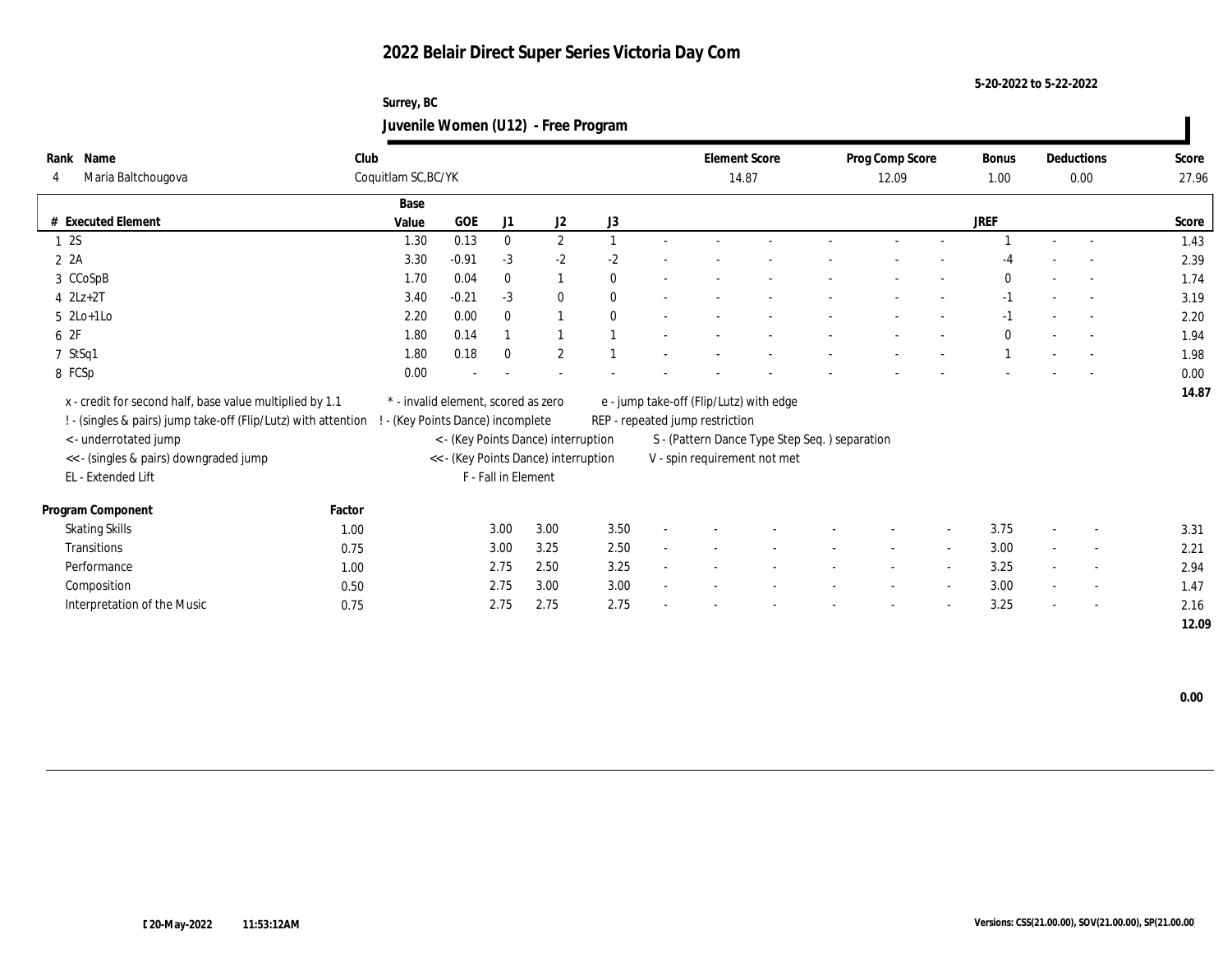**5-20-2022 to 5-22-2022**

## **Surrey, BC Juvenile Women (U12) - Free Program**

| Name<br>Rank                                                   | Club   |                                     |            |                     |                                      |              |                                 | <b>Element Score</b>                          | Prog Comp Score |                          | <b>Bonus</b> |        | Deductions               | Score |
|----------------------------------------------------------------|--------|-------------------------------------|------------|---------------------|--------------------------------------|--------------|---------------------------------|-----------------------------------------------|-----------------|--------------------------|--------------|--------|--------------------------|-------|
| Jaslynn Wong<br>5                                              |        | Connaught SC, BC/YK                 |            |                     |                                      |              |                                 | 14.87                                         | 11.87           |                          | $0.00\,$     |        | 0.00                     | 26.74 |
|                                                                |        | Base                                |            |                     |                                      |              |                                 |                                               |                 |                          |              |        |                          |       |
| # Executed Element                                             |        | Value                               | <b>GOE</b> | J1                  | J2                                   | J3           |                                 |                                               |                 |                          | <b>JREF</b>  |        |                          | Score |
| $1$ $2Lzq+2T$                                                  |        | 3.40                                | $-0.37$    | $-2$                | $-1$                                 | $-2$         |                                 |                                               |                 |                          | $-2$         |        |                          | 3.03  |
| $2 \text{ } 2S+2Lo <$                                          |        | 2.66                                | $-0.31$    | $-3$                | $-2$                                 | $-2$         |                                 |                                               |                 |                          | $-2$         |        |                          | 2.35  |
| 3 FCSpB                                                        |        | 1.60                                | $-0.04$    | $-1$                | $\mathbf{1}$                         | $-1$         |                                 |                                               |                 |                          | $\mathbf{0}$ |        |                          | 1.56  |
| 4 1 A                                                          |        | 1.10                                | 0.06       | $\bf{0}$            | $\mathbf{1}$                         |              |                                 |                                               |                 |                          | $\mathbf{0}$ |        | $\overline{a}$           | 1.16  |
| 5 2Fq                                                          |        | 1.80                                | $-0.54$    | $-3$                | $-3$                                 | $-3$         |                                 |                                               |                 |                          | $-3$         |        | $\sim$                   | 1.26  |
| 6 StSqB                                                        |        | 1.50                                | 0.04       | $-1$                | $\mathbf{1}$                         |              |                                 |                                               |                 |                          | $\mathbf{0}$ |        | $\overline{\phantom{a}}$ | 1.54  |
| 72Lz                                                           |        | 2.10                                | 0.00       | $\mathbf{0}$        | $\bf{0}$                             | $\mathbf{0}$ |                                 |                                               |                 |                          | $\theta$     |        |                          | 2.10  |
| 8 CCoSpB                                                       |        | 1.70                                | 0.17       |                     | $\mathbf{1}$                         |              |                                 |                                               |                 |                          |              |        |                          | 1.87  |
| x - credit for second half, base value multiplied by 1.1       |        | * - invalid element, scored as zero |            |                     |                                      |              |                                 | e - jump take-off (Flip/Lutz) with edge       |                 |                          |              |        |                          | 14.87 |
| ! - (singles & pairs) jump take-off (Flip/Lutz) with attention |        | - (Key Points Dance) incomplete     |            |                     |                                      |              | REP - repeated jump restriction |                                               |                 |                          |              |        |                          |       |
| < - underrotated jump                                          |        |                                     |            |                     | < - (Key Points Dance) interruption  |              |                                 | S - (Pattern Dance Type Step Seq.) separation |                 |                          |              |        |                          |       |
| << - (singles & pairs) downgraded jump                         |        |                                     |            |                     | << - (Key Points Dance) interruption |              |                                 | V - spin requirement not met                  |                 |                          |              |        |                          |       |
| EL - Extended Lift                                             |        |                                     |            | F - Fall in Element |                                      |              |                                 |                                               |                 |                          |              |        |                          |       |
|                                                                |        |                                     |            |                     |                                      |              |                                 |                                               |                 |                          |              |        |                          |       |
| Program Component                                              | Factor |                                     |            |                     |                                      |              |                                 |                                               |                 |                          |              |        |                          |       |
| <b>Skating Skills</b>                                          | 1.00   |                                     |            | 3.00                | 2.75                                 | 3.25         |                                 |                                               |                 |                          | 2.75         |        | $\overline{\phantom{a}}$ | 2.94  |
| Transitions                                                    | 0.75   |                                     |            | 2.75                | 3.00                                 | 3.50         |                                 |                                               | $\sim$          | $\sim$                   | 2.50         | $\sim$ | $\sim$                   | 2.21  |
| Performance                                                    | 1.00   |                                     |            | 3.00                | 2.50                                 | 3.50         |                                 |                                               |                 | $\overline{\phantom{a}}$ | 3.00         |        | $\overline{\phantom{a}}$ | 3.00  |
| Composition                                                    | 0.50   |                                     |            | 3.00                | 2.75                                 | 3.50         |                                 |                                               |                 | $\overline{\phantom{a}}$ | 2.50         |        | $\sim$                   | 1.47  |
| Interpretation of the Music                                    | 0.75   |                                     |            | 3.25                | 2.75                                 | 3.25         |                                 |                                               |                 |                          | 2.75         |        | $\sim$                   | 2.25  |
|                                                                |        |                                     |            |                     |                                      |              |                                 |                                               |                 |                          |              |        |                          | 11.87 |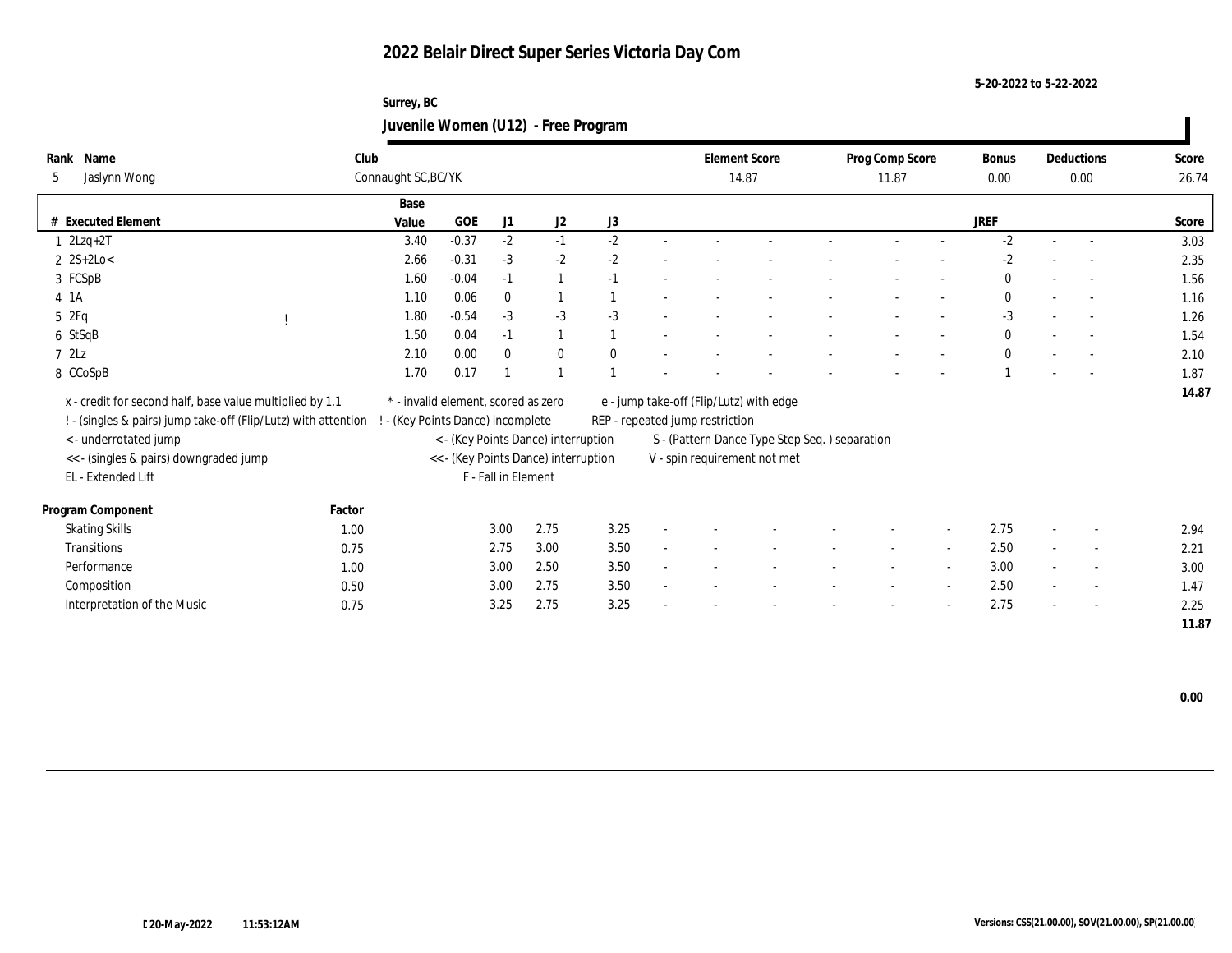**5-20-2022 to 5-22-2022**

## **Surrey, BC Juvenile Women (U12) - Free Program**

| Name<br>Rank                                                   | Club                    |                                     |                     |                                      |                |        |                                 | <b>Element Score</b>                          | Prog Comp Score |                          | Bonus        |        | Deductions               | Score |
|----------------------------------------------------------------|-------------------------|-------------------------------------|---------------------|--------------------------------------|----------------|--------|---------------------------------|-----------------------------------------------|-----------------|--------------------------|--------------|--------|--------------------------|-------|
| Abigail Fu<br>6                                                | Champs ISC of BC, BC/YK |                                     |                     |                                      |                |        |                                 | 15.65                                         | 10.84           |                          | 0.00         |        | 0.00                     | 26.49 |
|                                                                | Base                    |                                     |                     |                                      |                |        |                                 |                                               |                 |                          |              |        |                          |       |
| # Executed Element                                             | Value                   | <b>GOE</b>                          | J1                  | J2                                   | J3             |        |                                 |                                               |                 |                          | <b>JREF</b>  |        |                          | Score |
| $1 \t1A$                                                       | 1.10                    | 0.11                                | $\bf{0}$            | $\mathbf{2}$                         | $\mathbf{1}$   | $\sim$ |                                 |                                               |                 |                          |              | $\sim$ | $\overline{\phantom{a}}$ | 1.21  |
| $2$ $2$ Lz                                                     | 1.68                    | $-0.38$                             | $-3$                | $-2$                                 | $-2$           |        |                                 |                                               |                 |                          | $-2$         |        | $\overline{\phantom{a}}$ | 1.30  |
| $3 \text{ } 2\text{Lo}+2\text{Lo}$                             | 3.40                    | 0.00                                | $-1$                | $\mathbf{1}$                         | $\mathbf{0}$   |        |                                 |                                               |                 |                          | $\theta$     |        |                          | 3.40  |
| 4 FCSpB                                                        | 1.60                    | 0.00                                | $\mathbf{0}$        | 1                                    | $-1$           |        |                                 |                                               |                 |                          | $\mathbf{0}$ |        | $\sim$                   | 1.60  |
| $5 2F+2T$                                                      | 3.10                    | $-0.18$                             | $-2$                | $\mathbf{0}$                         | $-1$           |        |                                 |                                               |                 |                          | $-1$         |        | $\sim$                   | 2.92  |
| 6 StSq1                                                        | 1.80                    | 0.09                                | $\bf{0}$            | $\mathbf{2}$                         | $\mathbf{0}$   |        |                                 |                                               |                 |                          | $\mathbf{0}$ |        | $\sim$                   | 1.89  |
| 7 2S                                                           | 1.30                    | 0.07                                | $\mathbf{0}$        | $\mathbf{2}$                         | $\mathbf{0}$   |        |                                 |                                               |                 |                          | $\mathbf{0}$ |        | $\overline{\phantom{a}}$ | 1.37  |
| 8 CCoSpB                                                       | 1.70                    | 0.26                                |                     | $\overline{2}$                       | $\overline{2}$ |        |                                 |                                               |                 |                          |              |        |                          | 1.96  |
| x - credit for second half, base value multiplied by 1.1       |                         | * - invalid element, scored as zero |                     |                                      |                |        |                                 | e - jump take-off (Flip/Lutz) with edge       |                 |                          |              |        |                          | 15.65 |
| ! - (singles & pairs) jump take-off (Flip/Lutz) with attention |                         | (Key Points Dance) incomplete       |                     |                                      |                |        | REP - repeated jump restriction |                                               |                 |                          |              |        |                          |       |
| < - underrotated jump                                          |                         |                                     |                     | < - (Key Points Dance) interruption  |                |        |                                 | S - (Pattern Dance Type Step Seq.) separation |                 |                          |              |        |                          |       |
| << - (singles & pairs) downgraded jump                         |                         |                                     |                     | << - (Key Points Dance) interruption |                |        |                                 | V - spin requirement not met                  |                 |                          |              |        |                          |       |
| EL - Extended Lift                                             |                         |                                     | F - Fall in Element |                                      |                |        |                                 |                                               |                 |                          |              |        |                          |       |
|                                                                |                         |                                     |                     |                                      |                |        |                                 |                                               |                 |                          |              |        |                          |       |
| Program Component                                              | Factor                  |                                     |                     |                                      |                |        |                                 |                                               |                 |                          |              |        |                          |       |
| <b>Skating Skills</b>                                          | 1.00                    |                                     | 2.75                | 3.00                                 | 3.00           |        |                                 |                                               |                 |                          | 2.75         |        | $\overline{\phantom{a}}$ | 2.88  |
| Transitions                                                    | 0.75                    |                                     | 2.50                | 2.50                                 | 2.50           |        |                                 |                                               |                 | $\sim$                   | 2.25         |        | $\sim$                   | 1.83  |
| Performance                                                    | 1.00                    |                                     | 2.75                | 2.75                                 | 3.00           |        |                                 |                                               |                 | $\overline{\phantom{a}}$ | 2.50         |        | $\overline{\phantom{a}}$ | 2.75  |
| Composition                                                    | 0.50                    |                                     | 2.50                | 2.75                                 | 2.75           |        |                                 |                                               |                 | $\sim$                   | 2.50         |        | $\sim$                   | 1.32  |
| Interpretation of the Music                                    | 0.75                    |                                     | 2.75                | 2.75                                 | 3.00           |        |                                 |                                               |                 |                          | 2.50         |        | $\overline{\phantom{a}}$ | 2.06  |
|                                                                |                         |                                     |                     |                                      |                |        |                                 |                                               |                 |                          |              |        |                          | 10.84 |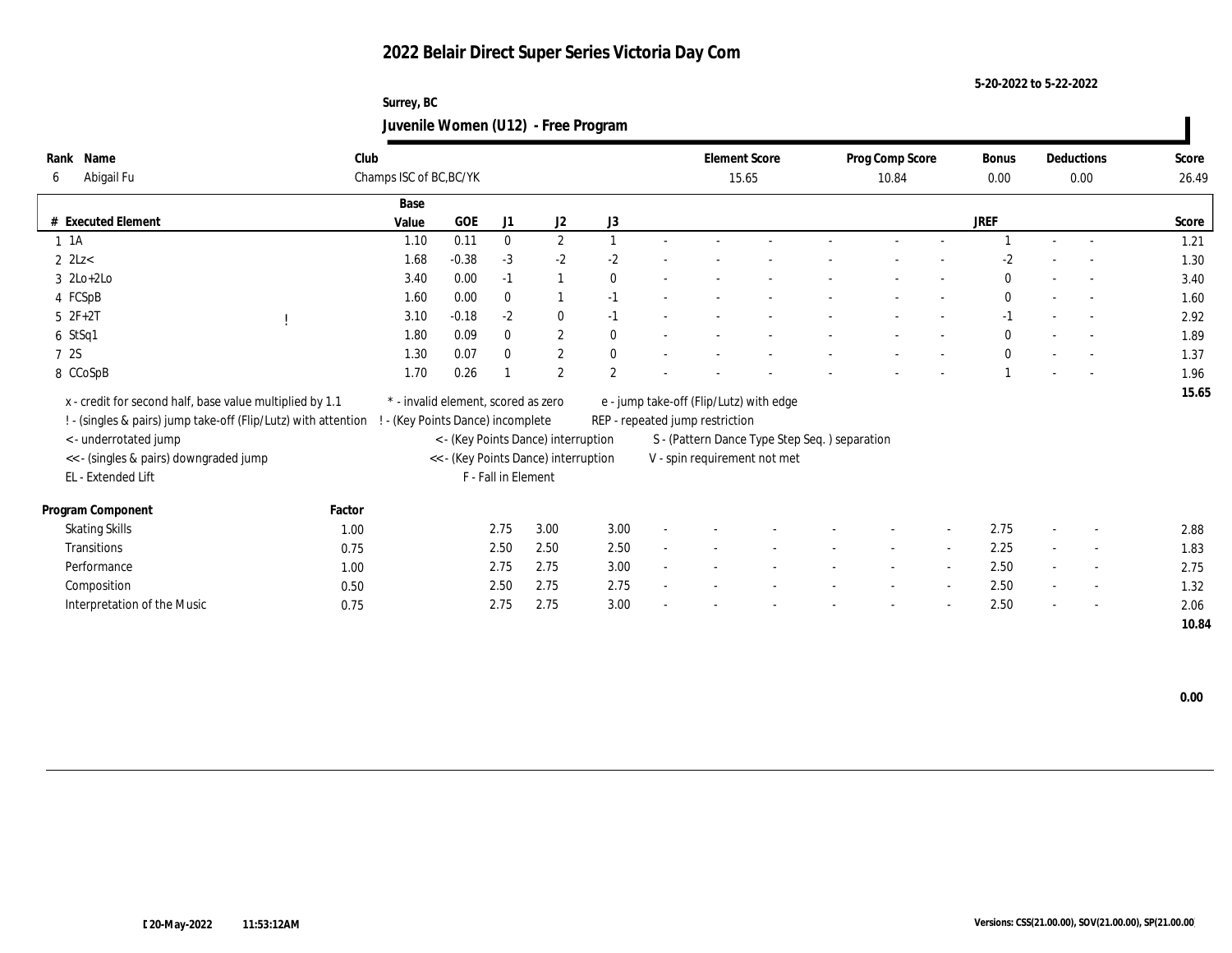**5-20-2022 to 5-22-2022**

## **Surrey, BC Juvenile Women (U12) - Free Program**

| Rank | Name                                                           | Club                            |                                     |                     |                                      |                |                                 | <b>Element Score</b>                          | Prog Comp Score |                          | Bonus        |                          | Deductions               | Score |
|------|----------------------------------------------------------------|---------------------------------|-------------------------------------|---------------------|--------------------------------------|----------------|---------------------------------|-----------------------------------------------|-----------------|--------------------------|--------------|--------------------------|--------------------------|-------|
|      | Eva Wang                                                       | Coquitlam SC, BC/YK             |                                     |                     |                                      |                |                                 | 15.04                                         | 11.26           |                          | 0.00         |                          | 0.00                     | 26.30 |
|      |                                                                | Base                            |                                     |                     |                                      |                |                                 |                                               |                 |                          |              |                          |                          |       |
|      | # Executed Element                                             | Value                           | <b>GOE</b>                          | J1                  | J2                                   | $\rm J3$       |                                 |                                               |                 |                          | <b>JREF</b>  |                          |                          | Score |
|      | $1 \t1A$                                                       | 1.10                            | 0.14                                |                     | $\mathbf{1}$                         | $\mathbf{2}$   |                                 |                                               |                 |                          |              |                          |                          | 1.24  |
|      | $2 \text{ } 2Lz + 2T <$                                        | 3.14                            | $-0.63$                             | $-3$                | $-2$                                 | $-4$           |                                 |                                               |                 |                          | $-3$         |                          |                          | 2.51  |
|      | $3 \text{ } 2F<+2Lo<$                                          | 2.80                            | $-0.51$                             | $-1$                | $-4$                                 | $-5$           |                                 |                                               |                 |                          | -4           |                          |                          | 2.29  |
|      | 4 FCSpB                                                        | 1.60                            | 0.20                                |                     | $\boldsymbol{2}$                     | $\overline{2}$ |                                 |                                               |                 |                          | $\mathbf{0}$ |                          | $\overline{\phantom{a}}$ | 1.80  |
|      | 5 <sub>2S</sub>                                                | 1.30                            | 0.03                                | $\bf{0}$            | $\overline{1}$                       | $\theta$       |                                 |                                               |                 |                          | $\mathbf{0}$ |                          | $\sim$                   | 1.33  |
|      | 62Lz                                                           | 2.10                            | 0.00                                | $\mathbf{0}$        | $\mathbf{0}$                         | $\theta$       |                                 |                                               |                 |                          | $\mathbf{0}$ |                          | $\sim$                   | 2.10  |
|      | 7 StSq1                                                        | 1.80                            | 0.14                                | $\mathbf{0}$        | $\mathbf{2}$                         | $\mathbf{0}$   |                                 |                                               |                 |                          |              |                          |                          | 1.94  |
|      | 8 CCoSpB                                                       | 1.70                            | 0.13                                | $\theta$            | $\boldsymbol{2}$                     | $\Omega$       |                                 |                                               |                 |                          |              |                          |                          | 1.83  |
|      | x - credit for second half, base value multiplied by 1.1       |                                 | * - invalid element, scored as zero |                     |                                      |                |                                 | e - jump take-off (Flip/Lutz) with edge       |                 |                          |              |                          |                          | 15.04 |
|      |                                                                |                                 |                                     |                     |                                      |                |                                 |                                               |                 |                          |              |                          |                          |       |
|      | ! - (singles & pairs) jump take-off (Flip/Lutz) with attention | - (Key Points Dance) incomplete |                                     |                     |                                      |                | REP - repeated jump restriction |                                               |                 |                          |              |                          |                          |       |
|      | < - underrotated jump                                          |                                 |                                     |                     | < - (Key Points Dance) interruption  |                |                                 | S - (Pattern Dance Type Step Seq.) separation |                 |                          |              |                          |                          |       |
|      | << - (singles & pairs) downgraded jump                         |                                 |                                     |                     | << - (Key Points Dance) interruption |                |                                 | V - spin requirement not met                  |                 |                          |              |                          |                          |       |
|      | EL - Extended Lift                                             |                                 |                                     | F - Fall in Element |                                      |                |                                 |                                               |                 |                          |              |                          |                          |       |
|      | Program Component                                              | Factor                          |                                     |                     |                                      |                |                                 |                                               |                 |                          |              |                          |                          |       |
|      | <b>Skating Skills</b>                                          | 1.00                            |                                     | 2.75                | 2.75                                 | 2.75           |                                 |                                               |                 | $\sim$                   | 2.75         |                          | $\sim$                   | 2.75  |
|      | Transitions                                                    | 0.75                            |                                     | 2.75                | 2.75                                 | 3.25           |                                 |                                               |                 | $\sim$                   | 2.50         |                          | $\overline{\phantom{a}}$ | 2.11  |
|      | Performance                                                    | 1.00                            |                                     | 3.00                | 2.25                                 | 3.25           |                                 |                                               |                 | $\sim$                   | 2.75         |                          | $\overline{\phantom{a}}$ | 2.81  |
|      | Composition                                                    | 0.50                            |                                     | 2.75                | 2.50                                 | 3.00           |                                 |                                               |                 | $\overline{\phantom{a}}$ | 2.75         | $\overline{\phantom{a}}$ | $\sim$                   | 1.38  |
|      | Interpretation of the Music                                    | 0.75                            |                                     | 3.00                | 2.75                                 | 3.00           |                                 |                                               |                 | $\overline{\phantom{a}}$ | 3.00         | $\overline{\phantom{a}}$ | $\sim$                   | 2.21  |
|      |                                                                |                                 |                                     |                     |                                      |                |                                 |                                               |                 |                          |              |                          |                          | 11.26 |

 **0.00**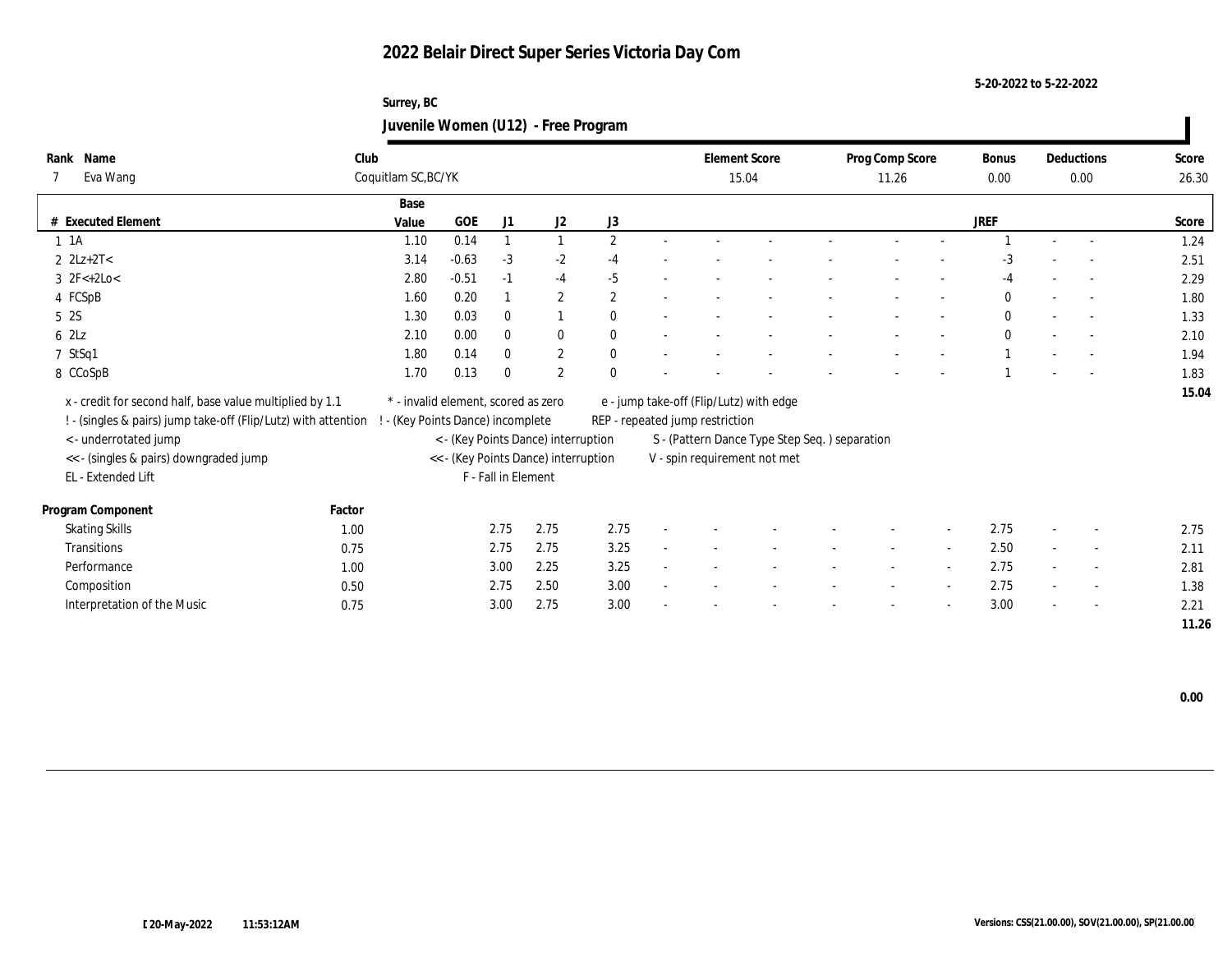#### **5-20-2022 to 5-22-2022**

## **Surrey, BC Juvenile Women (U12) - Free Program**

| Name<br>Rank                                                     | Club   |                                     |            |                     |                                      |                                 |        |       | <b>Element Score</b>                          | Prog Comp Score |                          | <b>Bonus</b> |                          | Deductions               | Score |
|------------------------------------------------------------------|--------|-------------------------------------|------------|---------------------|--------------------------------------|---------------------------------|--------|-------|-----------------------------------------------|-----------------|--------------------------|--------------|--------------------------|--------------------------|-------|
| Anna Liu<br>8                                                    |        | Coquitlam SC, BC/YK                 |            |                     |                                      |                                 |        | 14.41 |                                               | 11.23           |                          | 0.00         |                          | 0.20                     | 25.44 |
|                                                                  |        | Base                                |            |                     |                                      |                                 |        |       |                                               |                 |                          |              |                          |                          |       |
| # Executed Element                                               |        | Value                               | <b>GOE</b> | J1                  | J2                                   | J3                              |        |       |                                               |                 |                          | <b>JREF</b>  |                          |                          | Score |
| $1 \quad 2Lz< +2T<$                                              |        | 2.72                                | $-0.84$    | $-5$                | $-5$                                 | $-5$                            |        |       |                                               |                 |                          | $-5$         |                          |                          | 1.88  |
| $2$ 1A                                                           |        | 1.10                                | 0.11       | $\mathbf{0}$        | $\mathbf{2}$                         |                                 |        |       |                                               |                 |                          |              |                          | $\overline{\phantom{a}}$ | 1.21  |
| $3 \ 2S+2Lo<$                                                    |        | 2.66                                | $-0.24$    | $-2$                | $-1$                                 | $-2$                            |        |       |                                               |                 |                          | $-2$         |                          |                          | 2.42  |
| 4 FCSpB                                                          |        | 1.60                                | 0.04       | $\mathbf{0}$        |                                      | $\theta$                        |        |       |                                               |                 |                          | $\bf{0}$     | $\sim$                   | $\overline{a}$           | 1.64  |
| 52F                                                              |        | 1.80                                | $-0.27$    | $-2$                | $-1$                                 | $-1$                            |        |       |                                               |                 |                          | $-2$         |                          | $\overline{\phantom{a}}$ | 1.53  |
| 62Lz                                                             |        | 2.10                                | $-0.05$    | $-1$                | $\bf{0}$                             | $\mathbf{0}$                    |        |       |                                               |                 |                          | $\mathbf{0}$ |                          | $\sim$                   | 2.05  |
| 7 StSq1                                                          |        | 1.80                                | 0.09       | $-1$                |                                      |                                 |        |       |                                               |                 |                          |              |                          | $\overline{\phantom{a}}$ | 1.89  |
| 8 CCoSpB                                                         |        | 1.70                                | 0.09       | $\theta$            |                                      |                                 |        |       |                                               |                 |                          | $\mathbf{0}$ |                          | $\overline{\phantom{a}}$ | 1.79  |
| x - credit for second half, base value multiplied by 1.1         |        | * - invalid element, scored as zero |            |                     |                                      |                                 |        |       | e - jump take-off (Flip/Lutz) with edge       |                 |                          |              |                          |                          | 14.41 |
| ! - (singles & pairs) jump take-off (Flip/Lutz) with attention ! |        | - (Key Points Dance) incomplete     |            |                     |                                      | REP - repeated jump restriction |        |       |                                               |                 |                          |              |                          |                          |       |
| <- underrotated jump                                             |        |                                     |            |                     | < - (Key Points Dance) interruption  |                                 |        |       | S - (Pattern Dance Type Step Seq.) separation |                 |                          |              |                          |                          |       |
| << - (singles & pairs) downgraded jump                           |        |                                     |            |                     | << - (Key Points Dance) interruption |                                 |        |       | V - spin requirement not met                  |                 |                          |              |                          |                          |       |
| EL - Extended Lift                                               |        |                                     |            | F - Fall in Element |                                      |                                 |        |       |                                               |                 |                          |              |                          |                          |       |
|                                                                  |        |                                     |            |                     |                                      |                                 |        |       |                                               |                 |                          |              |                          |                          |       |
| Program Component                                                | Factor |                                     |            |                     |                                      |                                 |        |       |                                               |                 |                          |              |                          |                          |       |
| <b>Skating Skills</b>                                            | 1.00   |                                     |            | 2.50                | 2.50                                 | 3.25                            |        |       |                                               |                 |                          | 3.00         |                          |                          | 2.81  |
| Transitions                                                      | 0.75   |                                     |            | 2.50                | 2.75                                 | 3.00                            | $\sim$ |       |                                               |                 | $\sim$                   | 2.50         | $\sim$                   | $\sim$                   | 2.02  |
| Performance                                                      | 1.00   |                                     |            | 2.75                | 2.50                                 | 3.50                            | $\sim$ |       |                                               |                 | $\sim$                   | 2.75         | $\sim$                   | $\sim$                   | 2.88  |
| Composition                                                      | 0.50   |                                     |            | 2.50                | 2.75                                 | 3.25                            |        |       |                                               |                 |                          | 2.75         |                          | $\sim$                   | 1.41  |
| Interpretation of the Music                                      | 0.75   |                                     |            | 2.75                | 2.50                                 | 3.25                            |        |       |                                               |                 | $\overline{\phantom{a}}$ | 2.75         | $\overline{\phantom{a}}$ | $\overline{\phantom{a}}$ | 2.11  |
|                                                                  |        |                                     |            |                     |                                      |                                 |        |       |                                               |                 |                          |              |                          |                          | 11.23 |

1 Fall(s) factor (0.2) **0.20**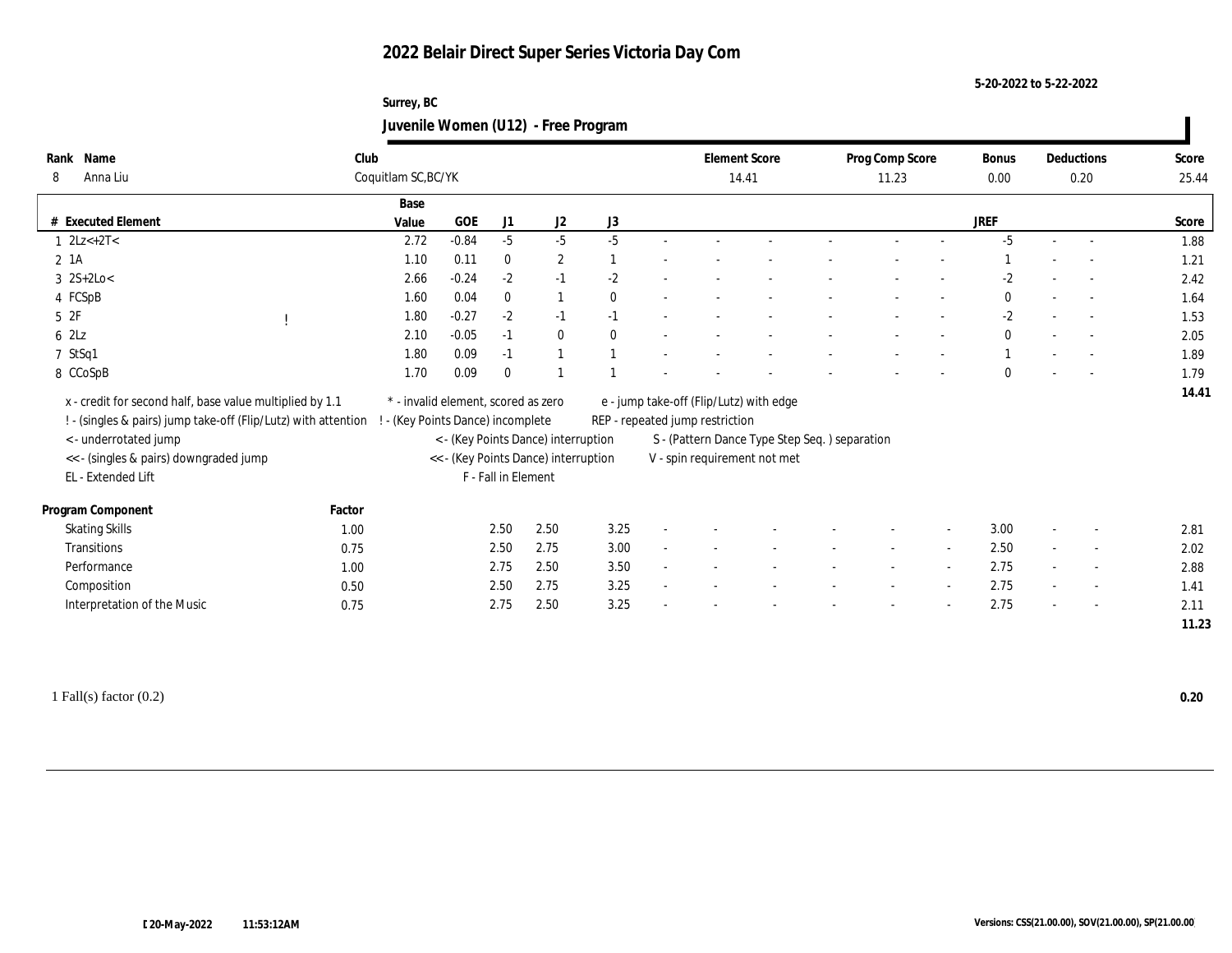**5-20-2022 to 5-22-2022**

## **Surrey, BC Juvenile Women (U12) - Free Program**

| Name<br>Rank                                                   | Club                              |                                      |              |                  |              |                                         | <b>Element Score</b>                           | Prog Comp Score |        | Bonus        |        | Deductions               | Score |
|----------------------------------------------------------------|-----------------------------------|--------------------------------------|--------------|------------------|--------------|-----------------------------------------|------------------------------------------------|-----------------|--------|--------------|--------|--------------------------|-------|
| Michelle Li<br>9                                               | Delta FSC, BC/YK                  |                                      |              |                  |              |                                         | 14.40                                          | 10.72           |        | 0.00         |        | 0.00                     | 25.12 |
|                                                                | Base                              |                                      |              |                  |              |                                         |                                                |                 |        |              |        |                          |       |
| # Executed Element                                             | Value                             | <b>GOE</b>                           | J1           | $\mathrm{J}2$    | J3           |                                         |                                                |                 |        | <b>JREF</b>  |        |                          | Score |
| $1 \t1A$                                                       | 1.10                              | 0.03                                 | $\mathbf{0}$ | $\mathbf{1}$     | $\theta$     |                                         |                                                |                 |        | $\Omega$     | $\sim$ | $\sim$                   | 1.13  |
| $2 \text{ } 2Lz + 2T <<$                                       | 2.50                              | $-0.68$                              | $-3$         | $-3$             | $-4$         |                                         |                                                |                 |        | $-3$         |        |                          | 1.82  |
| $3 \ 2F+2Lo<$                                                  | 3.16                              | $-0.50$                              | $-4$         | $-2$             | $-2$         |                                         |                                                |                 |        | $-3$         |        |                          | 2.66  |
| $4$ $2\text{L}z$                                               | 2.10                              | 0.00                                 | $\mathbf{0}$ | $\bf{0}$         | $\mathbf{0}$ |                                         |                                                |                 |        | $\mathbf{0}$ |        | $\sim$                   | 2.10  |
| 5 CCoSpB                                                       | 1.70                              | 0.17                                 |              | $\boldsymbol{2}$ | $\theta$     |                                         |                                                |                 |        |              |        | $\sim$                   | 1.87  |
| 6 2S                                                           | 1.30                              | 0.03                                 | $\bf{0}$     | 1                | $\theta$     |                                         |                                                |                 |        | $\mathbf{0}$ |        |                          | 1.33  |
| 7 StSq1                                                        | 1.80                              | 0.05                                 | $-1$         | $\boldsymbol{2}$ | $\mathbf{0}$ |                                         |                                                |                 |        | $\mathbf{0}$ |        |                          | 1.85  |
| 8 FCSpB                                                        | 1.60                              | 0.04                                 | $\bf{0}$     | $\overline{1}$   | $\Omega$     |                                         |                                                |                 |        | $\mathbf{0}$ |        |                          | 1.64  |
| x - credit for second half, base value multiplied by 1.1       |                                   | * - invalid element, scored as zero  |              |                  |              | e - jump take-off (Flip/Lutz) with edge |                                                |                 |        |              |        |                          | 14.40 |
|                                                                |                                   |                                      |              |                  |              |                                         |                                                |                 |        |              |        |                          |       |
| ! - (singles & pairs) jump take-off (Flip/Lutz) with attention | ! - (Key Points Dance) incomplete |                                      |              |                  |              | REP - repeated jump restriction         |                                                |                 |        |              |        |                          |       |
| < - underrotated jump                                          |                                   | < - (Key Points Dance) interruption  |              |                  |              |                                         | S - (Pattern Dance Type Step Seq. ) separation |                 |        |              |        |                          |       |
| << - (singles & pairs) downgraded jump                         |                                   | << - (Key Points Dance) interruption |              |                  |              |                                         | V - spin requirement not met                   |                 |        |              |        |                          |       |
| EL - Extended Lift                                             |                                   | F - Fall in Element                  |              |                  |              |                                         |                                                |                 |        |              |        |                          |       |
| Program Component                                              | Factor                            |                                      |              |                  |              |                                         |                                                |                 |        |              |        |                          |       |
| <b>Skating Skills</b>                                          | 1.00                              |                                      | 2.75         | 2.50             | 2.75         |                                         |                                                |                 |        | 2.50         |        |                          | 2.63  |
| Transitions                                                    | 0.75                              |                                      | 2.75         | 2.75             | 3.25         |                                         |                                                |                 | $\sim$ | 2.25         |        | $\overline{\phantom{a}}$ | 2.06  |
| Performance                                                    | 1.00                              |                                      | 3.00         | 2.50             | 2.75         |                                         |                                                |                 |        | 2.50         |        | $\overline{\phantom{a}}$ | 2.69  |
| Composition                                                    | 0.50                              |                                      | 2.75         | 2.75             | 2.50         |                                         |                                                |                 |        | 2.25         |        | $\sim$                   | 1.28  |
| Interpretation of the Music                                    | 0.75                              |                                      | 3.00         | 3.00             | 2.50         |                                         |                                                |                 |        | 2.50         |        | $\overline{\phantom{a}}$ | 2.06  |
|                                                                |                                   |                                      |              |                  |              |                                         |                                                |                 |        |              |        |                          | 10.72 |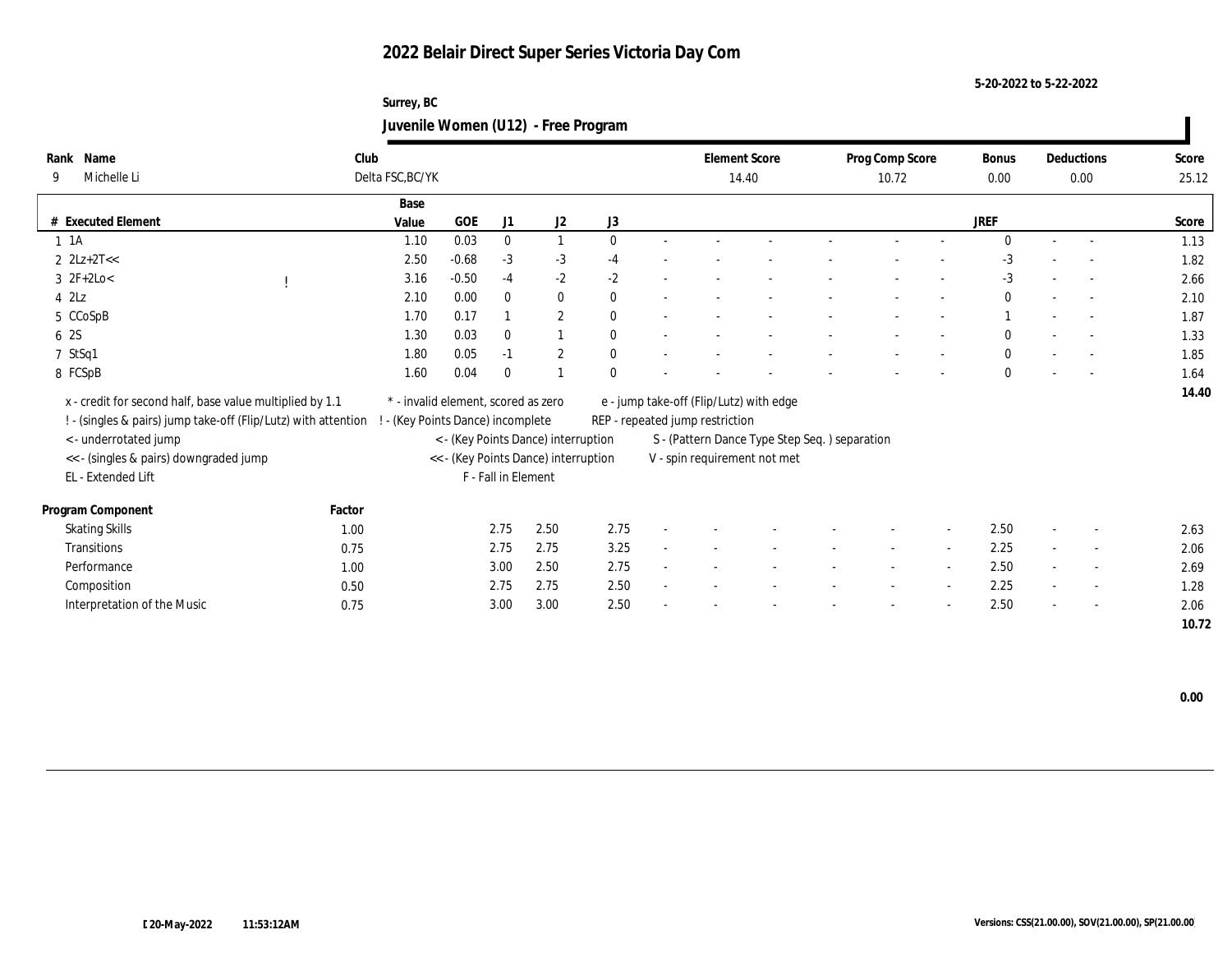**5-20-2022 to 5-22-2022**

| Surrey, BC                          |  |
|-------------------------------------|--|
| Juvenile Women (U12) - Free Program |  |

| Name<br>Rank                                                   | Club   |                                     |            |                     |                                      |      |                                 | <b>Element Score</b>                           |  | Prog Comp Score |                | Bonus        | Deductions               | Score |
|----------------------------------------------------------------|--------|-------------------------------------|------------|---------------------|--------------------------------------|------|---------------------------------|------------------------------------------------|--|-----------------|----------------|--------------|--------------------------|-------|
| Ruby Blake<br>10                                               |        | RCVFSC, BC/YK                       |            |                     |                                      |      |                                 | 12.98                                          |  | 11.35           |                | 0.00         | 0.20                     | 24.13 |
|                                                                |        | Base                                |            |                     |                                      |      |                                 |                                                |  |                 |                |              |                          |       |
| # Executed Element                                             |        | Value                               | <b>GOE</b> | J <sub>1</sub>      | J2                                   | J3   |                                 |                                                |  |                 |                | JREF         |                          | Score |
| $1 \text{ } 2Lz <$                                             |        | 1.68                                | $-0.76$    | $-4$                | $-4$                                 | $-5$ |                                 |                                                |  |                 |                | $-5$         |                          | 0.92  |
| 2 FCSpB                                                        |        | 1.60                                | 0.12       | $\bf{0}$            |                                      |      |                                 |                                                |  |                 |                |              |                          | 1.72  |
| $3$ 1A+2Lo                                                     |        | 2.80                                | $-0.09$    | $\bf{0}$            | $\bf{0}$                             | $-1$ |                                 |                                                |  |                 |                |              | $\sim$                   | 2.71  |
| 4 StSq1                                                        |        | 1.80                                | 0.18       | $\mathbf{0}$        | $\mathbf{2}$                         |      |                                 |                                                |  |                 |                |              | $\sim$                   | 1.98  |
| $5 \ 2S+2T<$                                                   |        | 2.34                                | $-0.39$    | $-3$                | $-2$                                 | $-3$ |                                 |                                                |  |                 |                | -4           |                          | 1.95  |
| 62F<                                                           |        | 1.44                                | $-0.33$    | $-3$                | $-2$                                 | $-2$ |                                 |                                                |  |                 |                | -2           |                          | 1.11  |
| 7 2Lo                                                          |        | 1.70                                | $-0.85$    | $-5$                | $-5$                                 | $-5$ |                                 |                                                |  |                 |                | $-5$         |                          | 0.85  |
| 8 CCoSpB                                                       |        | 1.70                                | 0.04       |                     |                                      | $-1$ |                                 |                                                |  |                 |                | $\mathbf{0}$ |                          | 1.74  |
| x - credit for second half, base value multiplied by 1.1       |        | * - invalid element, scored as zero |            |                     |                                      |      |                                 | e - jump take-off (Flip/Lutz) with edge        |  |                 |                |              |                          | 12.98 |
| ! - (singles & pairs) jump take-off (Flip/Lutz) with attention |        | - (Key Points Dance) incomplete     |            |                     |                                      |      | REP - repeated jump restriction |                                                |  |                 |                |              |                          |       |
| <- underrotated jump                                           |        |                                     |            |                     | < - (Key Points Dance) interruption  |      |                                 | S - (Pattern Dance Type Step Seq. ) separation |  |                 |                |              |                          |       |
| << - (singles & pairs) downgraded jump                         |        |                                     |            |                     | << - (Key Points Dance) interruption |      |                                 | V - spin requirement not met                   |  |                 |                |              |                          |       |
| EL - Extended Lift                                             |        |                                     |            | F - Fall in Element |                                      |      |                                 |                                                |  |                 |                |              |                          |       |
|                                                                |        |                                     |            |                     |                                      |      |                                 |                                                |  |                 |                |              |                          |       |
| Program Component                                              | Factor |                                     |            |                     |                                      |      |                                 |                                                |  |                 |                |              |                          |       |
| <b>Skating Skills</b>                                          | 1.00   |                                     |            | 2.75                | 3.00                                 | 2.75 |                                 |                                                |  |                 |                | 2.50         |                          | 2.75  |
| <b>Transitions</b>                                             | 0.75   |                                     |            | 3.00                | 2.75                                 | 3.00 |                                 |                                                |  |                 | $\overline{a}$ | 2.25         | $\overline{\phantom{a}}$ | 2.06  |
| Performance                                                    | 1.00   |                                     |            | 2.75                | 2.50                                 | 3.25 |                                 |                                                |  |                 |                | 2.50         | $\overline{\phantom{a}}$ | 2.75  |
| Composition                                                    | 0.50   |                                     |            | 3.00                | 2.75                                 | 3.25 |                                 |                                                |  |                 |                | 2.50         | $\sim$                   | 1.44  |
| Interpretation of the Music                                    | 0.75   |                                     |            | 3.25                | 3.00                                 | 3.50 |                                 |                                                |  |                 |                | 2.75         | $\overline{\phantom{a}}$ | 2.35  |
|                                                                |        |                                     |            |                     |                                      |      |                                 |                                                |  |                 |                |              |                          | 11.35 |

1 Fall(s) factor (0.2) **0.20**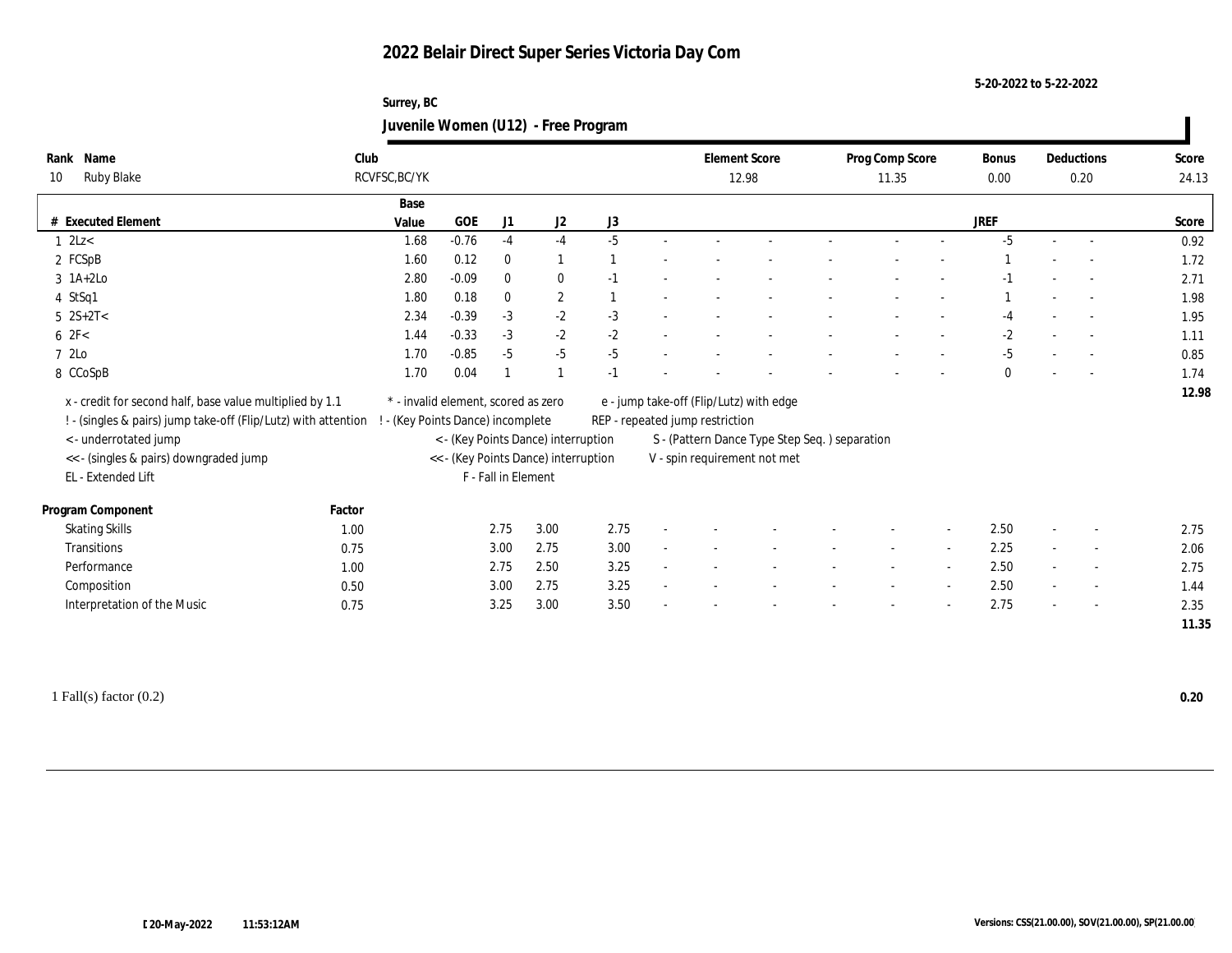#### **5-20-2022 to 5-22-2022**

## **Surrey, BC Juvenile Women (U12) - Free Program**

| Name<br>Rank                                                   | Club   |                        |                                     |                     |                                      |              |                                 | <b>Element Score</b>                          | Prog Comp Score |        |                          | <b>Bonus</b> |        | Deductions               | Score |
|----------------------------------------------------------------|--------|------------------------|-------------------------------------|---------------------|--------------------------------------|--------------|---------------------------------|-----------------------------------------------|-----------------|--------|--------------------------|--------------|--------|--------------------------|-------|
| Avery Lister<br>11                                             |        | Juan De Fuca SC, BC/YK |                                     |                     |                                      |              |                                 | 13.84                                         |                 | 9.02   |                          | $0.00\,$     |        | 0.00                     | 22.86 |
|                                                                |        | Base                   |                                     |                     |                                      |              |                                 |                                               |                 |        |                          |              |        |                          |       |
| # Executed Element                                             |        | Value                  | GOE                                 | J1                  | J2                                   | J3           |                                 |                                               |                 |        |                          | <b>JREF</b>  |        |                          | Score |
| 12Lz                                                           |        | 2.10                   | $-0.47$                             | $-2$                | $-3$                                 | $-2$         |                                 |                                               |                 |        |                          | $-2$         |        |                          | 1.63  |
| $2\,$ 2Lo $\,$                                                 |        | 1.70                   | $-0.09$                             | $\mathbf{0}$        | $\bf{0}$                             | $-1$         |                                 |                                               |                 |        |                          | -1           |        |                          | 1.61  |
| 3 FCSpB                                                        |        | 1.60                   | $-0.20$                             | $\mathbf{0}$        | $-2$                                 | $-2$         |                                 |                                               |                 |        |                          | $-1$         |        |                          | 1.40  |
| 4 1 A                                                          |        | 1.10                   | $-0.08$                             | $-2$                | $\bf{0}$                             | $-1$         |                                 |                                               |                 |        |                          | $\theta$     |        | $\overline{a}$           | 1.02  |
| $5 \t2F+2Log$                                                  |        | 3.50                   | $-0.77$                             | $-4$                | $-3$                                 | $-5$         |                                 |                                               |                 |        |                          | $-5$         |        | $\sim$                   | 2.73  |
| 6 StSqB                                                        |        | 1.50                   | $-0.23$                             | $-1$                | $-2$                                 | $-1$         |                                 |                                               |                 |        |                          | $-2$         |        | $\overline{\phantom{a}}$ | 1.27  |
| $72S+2T$                                                       |        | 2.60                   | $-0.03$                             | $\mathbf{0}$        | $-1$                                 | $\mathbf{0}$ |                                 |                                               |                 |        |                          | $\theta$     |        |                          | 2.57  |
| 8 CCoSpB                                                       |        | 1.70                   | $-0.09$                             | $-1$                | $\mathbf{0}$                         | $\theta$     |                                 |                                               |                 |        |                          | $-1$         |        |                          | 1.61  |
| x - credit for second half, base value multiplied by 1.1       |        |                        | * - invalid element, scored as zero |                     |                                      |              |                                 | e - jump take-off (Flip/Lutz) with edge       |                 |        |                          |              |        |                          | 13.84 |
| ! - (singles & pairs) jump take-off (Flip/Lutz) with attention |        |                        | - (Key Points Dance) incomplete     |                     |                                      |              | REP - repeated jump restriction |                                               |                 |        |                          |              |        |                          |       |
| < - underrotated jump                                          |        |                        |                                     |                     | < - (Key Points Dance) interruption  |              |                                 | S - (Pattern Dance Type Step Seq.) separation |                 |        |                          |              |        |                          |       |
| << - (singles & pairs) downgraded jump                         |        |                        |                                     |                     | << - (Key Points Dance) interruption |              |                                 | V - spin requirement not met                  |                 |        |                          |              |        |                          |       |
| EL - Extended Lift                                             |        |                        |                                     | F - Fall in Element |                                      |              |                                 |                                               |                 |        |                          |              |        |                          |       |
|                                                                |        |                        |                                     |                     |                                      |              |                                 |                                               |                 |        |                          |              |        |                          |       |
| Program Component                                              | Factor |                        |                                     |                     |                                      |              |                                 |                                               |                 |        |                          |              |        |                          |       |
| <b>Skating Skills</b>                                          | 1.00   |                        |                                     | 2.25                | 2.25                                 | 2.75         |                                 |                                               |                 |        |                          | 2.00         |        | $\overline{\phantom{a}}$ | 2.31  |
| Transitions                                                    | 0.75   |                        |                                     | 2.00                | 2.25                                 | 2.50         |                                 |                                               |                 | $\sim$ | $\sim$                   | 2.25         | $\sim$ | $\sim$                   | 1.69  |
| Performance                                                    | 1.00   |                        |                                     | 2.25                | 2.00                                 | 2.50         |                                 |                                               |                 |        | $\overline{\phantom{a}}$ | 1.75         |        | $\overline{\phantom{a}}$ | 2.13  |
| Composition                                                    | 0.50   |                        |                                     | 2.00                | 2.25                                 | 2.75         |                                 |                                               |                 |        | $\overline{\phantom{a}}$ | 2.25         |        | $\sim$                   | 1.16  |
| Interpretation of the Music                                    | 0.75   |                        |                                     | 2.25                | 2.25                                 | 2.75         |                                 |                                               |                 |        |                          | 2.00         |        | $\sim$                   | 1.73  |
|                                                                |        |                        |                                     |                     |                                      |              |                                 |                                               |                 |        |                          |              |        |                          | 9.02  |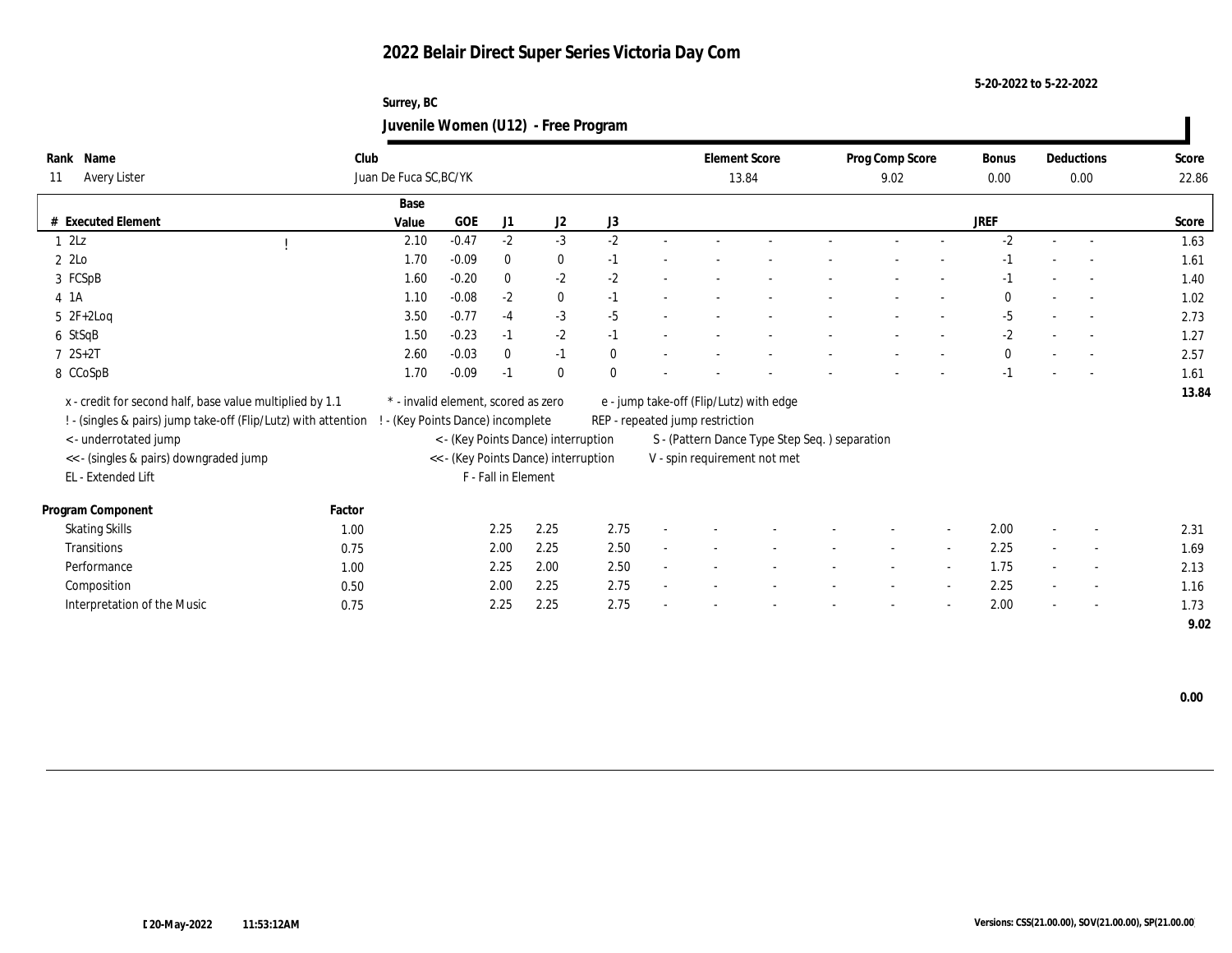#### **5-20-2022 to 5-22-2022**

## **Surrey, BC Juvenile Women (U12) - Free Program**

| Rank | Name                                                           | Club               |                                     |                     |                                      |          |                                                | <b>Element Score</b> | Prog Comp Score |                          | Bonus       |                          | Deductions               | Score |
|------|----------------------------------------------------------------|--------------------|-------------------------------------|---------------------|--------------------------------------|----------|------------------------------------------------|----------------------|-----------------|--------------------------|-------------|--------------------------|--------------------------|-------|
| 12   | Salome Diaz                                                    | Oak Bay FSC, BC/YK |                                     |                     |                                      |          |                                                | 13.15                | 9.59            |                          | 0.00        |                          | 0.20                     | 22.54 |
|      |                                                                | Base               |                                     |                     |                                      |          |                                                |                      |                 |                          |             |                          |                          |       |
|      | # Executed Element                                             | Value              | <b>GOE</b>                          | J1                  | J2                                   | J3       |                                                |                      |                 |                          | <b>JREF</b> |                          |                          | Score |
|      | $1 \text{ } 2A<$                                               | 2.64               | $-1.32$                             | $-5$                | $-5$                                 | $-5$     |                                                |                      |                 |                          | $-5$        |                          |                          | 1.32  |
|      | $2 \text{ } 2Lz+1T$                                            | 2.50               | $-0.11$                             | $\bf{0}$            | $\bf{0}$                             | $-1$     |                                                |                      |                 |                          | $-1$        |                          |                          | 2.39  |
|      | $3 \t2Lo+1Lo$                                                  | 2.20               | $-0.30$                             | $-3$                | $-1$                                 | $-2$     |                                                |                      |                 |                          | -1          |                          |                          | 1.90  |
|      | 4 FCSpB                                                        | 1.60               | $-0.08$                             | $-1$                | $\bf{0}$                             | $\theta$ |                                                |                      |                 |                          | $-1$        |                          | $\sim$                   | 1.52  |
|      | 5 2F                                                           | 1.80               | $-0.05$                             | $\bf{0}$            | $-1$                                 | $\theta$ |                                                |                      |                 |                          | $\Omega$    |                          | $\sim$                   | 1.75  |
|      | 6 2S                                                           | 1.30               | $-0.13$                             | $-1$                | $-1$                                 | $-1$     |                                                |                      |                 |                          | $-1$        |                          | $\overline{a}$           | 1.17  |
|      | 7 CCoSpB                                                       | 1.70               | $-0.17$                             | $\mathbf{0}$        | $\bf{0}$                             | $-3$     |                                                |                      |                 |                          | $-1$        |                          |                          | 1.53  |
|      | 8 StSq1                                                        | 1.80               | $-0.23$                             | $-1$                | $\mathbf{0}$                         | $-1$     |                                                |                      |                 |                          | $-3$        |                          |                          | 1.57  |
|      | x - credit for second half, base value multiplied by 1.1       |                    | * - invalid element, scored as zero |                     |                                      |          | e - jump take-off (Flip/Lutz) with edge        |                      |                 |                          |             |                          |                          | 13.15 |
|      | ! - (singles & pairs) jump take-off (Flip/Lutz) with attention |                    | ! - (Key Points Dance) incomplete   |                     |                                      |          | REP - repeated jump restriction                |                      |                 |                          |             |                          |                          |       |
|      |                                                                |                    |                                     |                     |                                      |          |                                                |                      |                 |                          |             |                          |                          |       |
|      | <- underrotated jump                                           |                    |                                     |                     | < - (Key Points Dance) interruption  |          | S - (Pattern Dance Type Step Seq. ) separation |                      |                 |                          |             |                          |                          |       |
|      | << - (singles & pairs) downgraded jump<br>EL - Extended Lift   |                    |                                     | F - Fall in Element | << - (Key Points Dance) interruption |          | V - spin requirement not met                   |                      |                 |                          |             |                          |                          |       |
|      |                                                                |                    |                                     |                     |                                      |          |                                                |                      |                 |                          |             |                          |                          |       |
|      | Program Component                                              | Factor             |                                     |                     |                                      |          |                                                |                      |                 |                          |             |                          |                          |       |
|      | <b>Skating Skills</b>                                          | 1.00               |                                     | 2.50                | 2.50                                 | 2.50     |                                                |                      |                 |                          | 2.00        |                          |                          | 2.38  |
|      | Transitions                                                    | 0.75               |                                     | 2.25                | 2.50                                 | 2.50     |                                                |                      |                 | $\sim$                   | 2.50        | $\sim$                   | $\overline{\phantom{a}}$ | 1.83  |
|      | Performance                                                    | 1.00               |                                     | 2.25                | 2.25                                 | 2.75     |                                                |                      |                 | $\overline{\phantom{a}}$ | 2.00        | $\sim$                   | $\sim$                   | 2.31  |
|      | Composition                                                    | 0.50               |                                     | 2.25                | 2.25                                 | 2.50     |                                                |                      |                 |                          | 2.50        | $\sim$                   | $\overline{\phantom{a}}$ | 1.19  |
|      | Interpretation of the Music                                    | 0.75               |                                     | 2.50                | 2.50                                 | 2.75     |                                                |                      |                 | $\overline{\phantom{a}}$ | 2.25        | $\overline{\phantom{a}}$ | $\sim$                   | 1.88  |
|      |                                                                |                    |                                     |                     |                                      |          |                                                |                      |                 |                          |             |                          |                          | 9.59  |

1 Fall(s) factor (0.2) **0.20**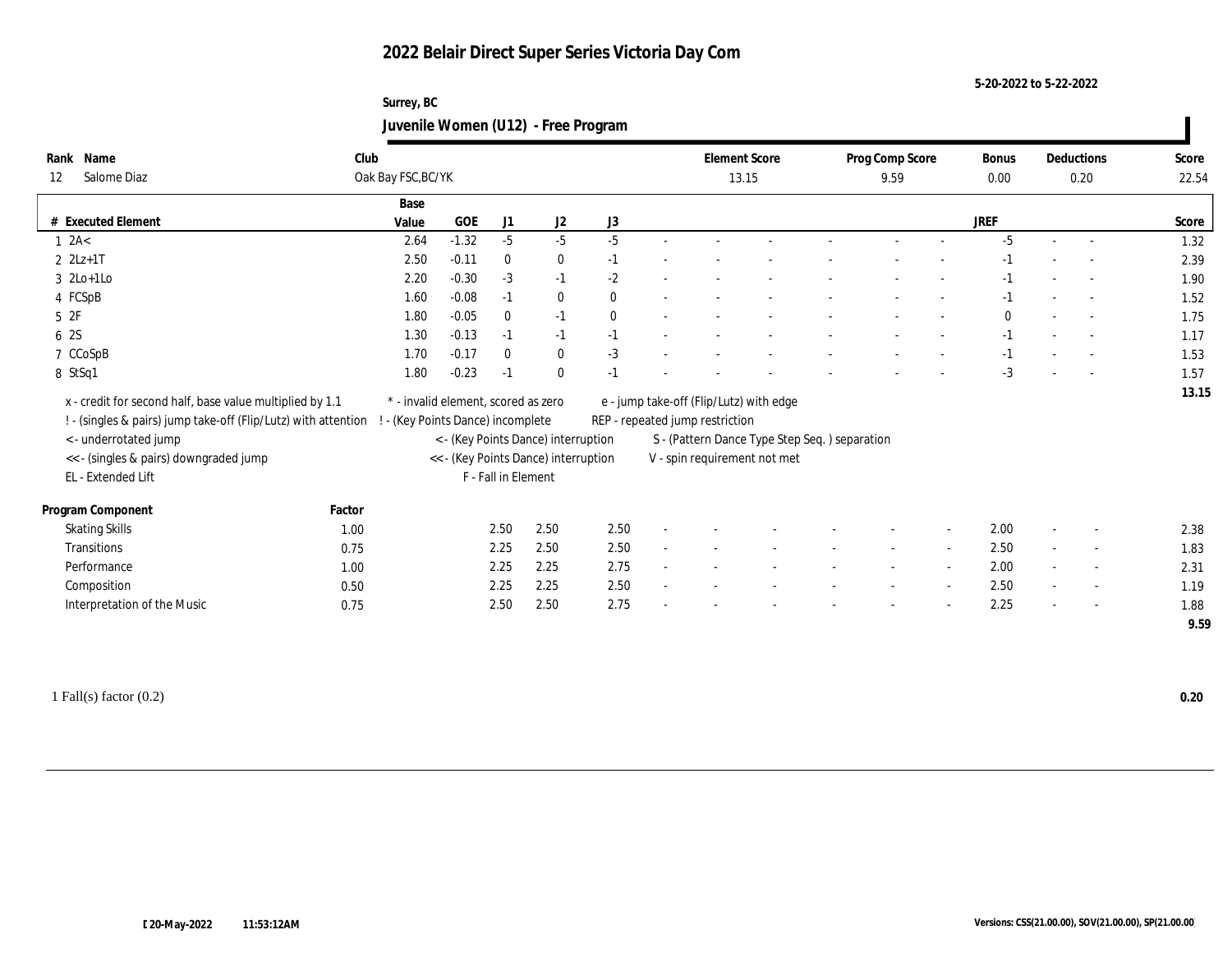**5-20-2022 to 5-22-2022**

## **Surrey, BC Juvenile Women (U12) - Free Program**

| Rank | Name                                                           | Club   |                                     |            |              |                                      |                |                                                | <b>Element Score</b> |  | Prog Comp Score |                          | Bonus        |                          | Deductions               | Score |
|------|----------------------------------------------------------------|--------|-------------------------------------|------------|--------------|--------------------------------------|----------------|------------------------------------------------|----------------------|--|-----------------|--------------------------|--------------|--------------------------|--------------------------|-------|
| 13   | Eva Le                                                         |        | Killarney FSC, BC/YK                |            |              |                                      |                |                                                | 12.18                |  | 9.95            |                          | 0.00         |                          | 0.20                     | 21.93 |
|      |                                                                |        | Base                                |            |              |                                      |                |                                                |                      |  |                 |                          |              |                          |                          |       |
|      | # Executed Element                                             |        | Value                               | <b>GOE</b> | J1           | J2                                   | J3             |                                                |                      |  |                 |                          | <b>JREF</b>  |                          |                          | Score |
|      | $1 \t1A+2T$                                                    |        | 2.40                                | $-0.42$    | $-4$         | $-2$                                 | $-3$           |                                                |                      |  |                 |                          | $-4$         |                          |                          | 1.98  |
|      | $2 \text{ } 2 \text{Lo} <$                                     |        | 1.36                                | $-0.27$    | $-3$         | $-1$                                 | $-2$           |                                                |                      |  |                 |                          | $-2$         |                          |                          | 1.09  |
|      | $3 \t2F+2Tq$                                                   |        | 3.10                                | $-0.50$    | $-3$         | $-2$                                 | $-4$           |                                                |                      |  |                 |                          | $-2$         |                          |                          | 2.60  |
|      | 4 FCSpB                                                        |        | 1.60                                | 0.08       | $\mathbf{0}$ | $\overline{1}$                       |                |                                                |                      |  |                 |                          | $\bf{0}$     |                          | $\overline{a}$           | 1.68  |
|      | 5 StSqB                                                        |        | 1.50                                | $-0.11$    | $-1$         | $\overline{1}$                       | $-1$           |                                                |                      |  |                 |                          | $-2$         |                          | $\overline{\phantom{a}}$ | 1.39  |
| 6 2S |                                                                |        | 1.30                                | $-0.07$    | $-3$         | $\mathbf{1}$                         | $\theta$       |                                                |                      |  |                 |                          | $\mathbf{0}$ |                          | $\overline{a}$           | 1.23  |
|      | $7$ $2$ Lz $<<$                                                |        | 0.60                                | $-0.30$    | $-5$         | $-5$                                 | $-5$           |                                                |                      |  |                 |                          | $-5$         |                          |                          | 0.30  |
|      | 8 CCoSpB                                                       |        | 1.70                                | 0.21       |              | $\overline{1}$                       | $\overline{2}$ |                                                |                      |  |                 |                          |              |                          |                          | 1.91  |
|      | x - credit for second half, base value multiplied by 1.1       |        | * - invalid element, scored as zero |            |              |                                      |                | e - jump take-off (Flip/Lutz) with edge        |                      |  |                 |                          |              |                          |                          | 12.18 |
|      | ! - (singles & pairs) jump take-off (Flip/Lutz) with attention |        | ! - (Key Points Dance) incomplete   |            |              |                                      |                | REP - repeated jump restriction                |                      |  |                 |                          |              |                          |                          |       |
|      | <- underrotated jump                                           |        |                                     |            |              | < - (Key Points Dance) interruption  |                | S - (Pattern Dance Type Step Seq. ) separation |                      |  |                 |                          |              |                          |                          |       |
|      | << - (singles & pairs) downgraded jump                         |        |                                     |            |              | << - (Key Points Dance) interruption |                | V - spin requirement not met                   |                      |  |                 |                          |              |                          |                          |       |
|      | EL - Extended Lift                                             |        |                                     |            |              | F - Fall in Element                  |                |                                                |                      |  |                 |                          |              |                          |                          |       |
|      |                                                                |        |                                     |            |              |                                      |                |                                                |                      |  |                 |                          |              |                          |                          |       |
|      | Program Component                                              | Factor |                                     |            |              |                                      |                |                                                |                      |  |                 |                          |              |                          |                          |       |
|      | <b>Skating Skills</b>                                          | 1.00   |                                     |            | 2.25         | 2.75                                 | 2.75           |                                                |                      |  |                 |                          | 2.25         |                          | $\sim$                   | 2.50  |
|      | Transitions                                                    | 0.75   |                                     |            | 2.00         | 2.50                                 | 2.50           |                                                |                      |  |                 | $\sim$                   | 2.50         | $\sim$                   | $\overline{\phantom{a}}$ | 1.79  |
|      | Performance                                                    | 1.00   |                                     |            | 2.25         | 2.25                                 | 2.75           |                                                |                      |  |                 | $\overline{\phantom{a}}$ | 2.50         | $\sim$                   | $\sim$                   | 2.44  |
|      | Composition                                                    | 0.50   |                                     |            | 2.00         | 2.25                                 | 2.75           |                                                |                      |  |                 | $\sim$                   | 3.00         |                          | $\overline{\phantom{a}}$ | 1.25  |
|      | Interpretation of the Music                                    | 0.75   |                                     |            | 2.00         | 2.50                                 | 2.75           |                                                |                      |  |                 | $\overline{\phantom{a}}$ | 3.25         | $\overline{\phantom{a}}$ | $\sim$                   | 1.97  |
|      |                                                                |        |                                     |            |              |                                      |                |                                                |                      |  |                 |                          |              |                          |                          | 9.95  |

1 Fall(s) factor (0.2) **0.20**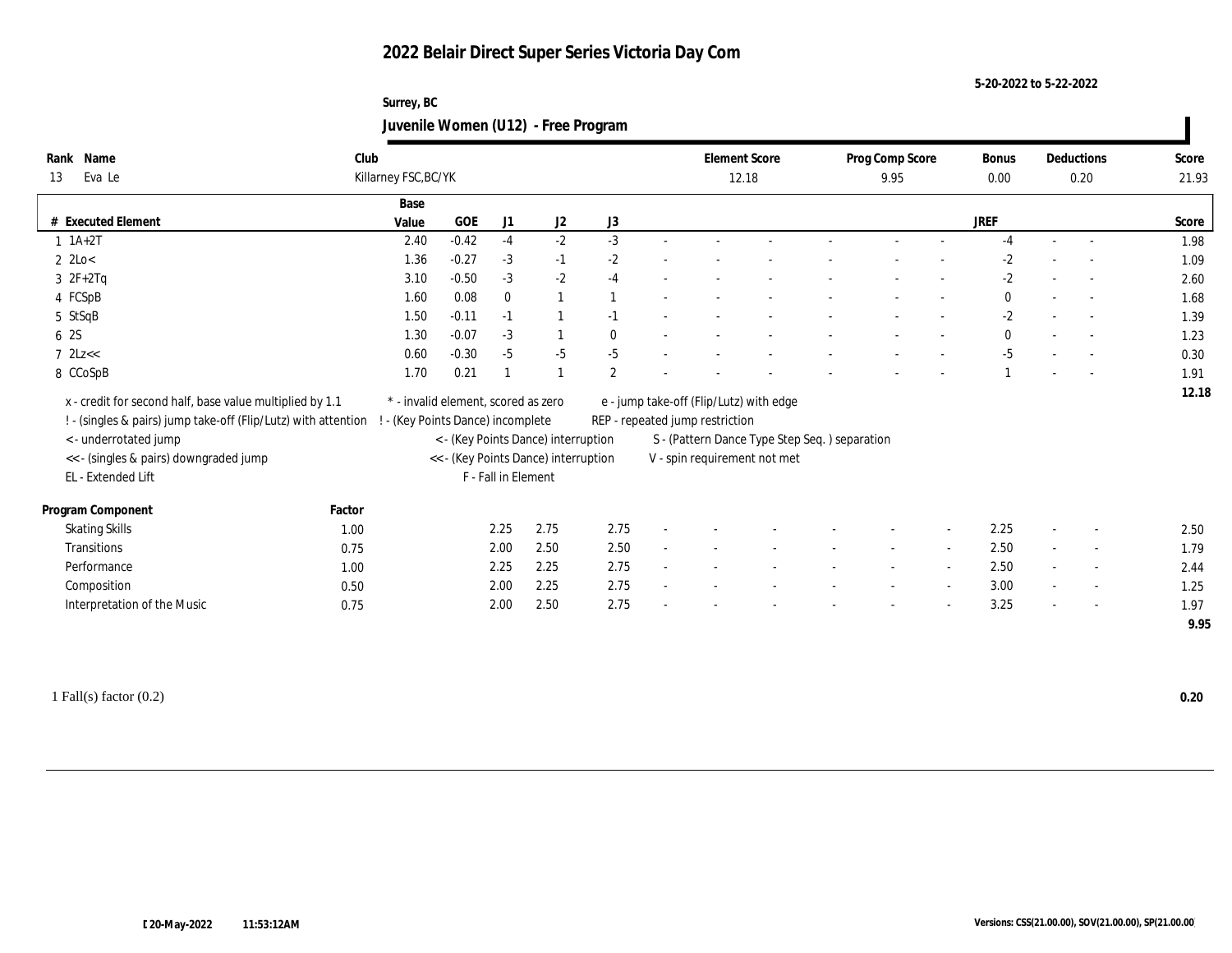#### **5-20-2022 to 5-22-2022**

## **Surrey, BC Juvenile Women (U12) - Free Program**

| Name<br>Rank                                                                                     | Club   |                                     |            |                     |                                      |              |                                 | <b>Element Score</b>                          | Prog Comp Score |        | Bonus        | Deductions               | Score |
|--------------------------------------------------------------------------------------------------|--------|-------------------------------------|------------|---------------------|--------------------------------------|--------------|---------------------------------|-----------------------------------------------|-----------------|--------|--------------|--------------------------|-------|
| 14<br>Yuanyuan Jia                                                                               |        | Sunset FSC, BC/YK                   |            |                     |                                      |              | 11.94                           |                                               | 9.97            |        | 0.00         | 0.20                     | 21.71 |
|                                                                                                  |        | Base                                |            |                     |                                      |              |                                 |                                               |                 |        |              |                          |       |
| # Executed Element                                                                               |        | Value                               | <b>GOE</b> | J1                  | J2                                   | J3           |                                 |                                               |                 |        | <b>JREF</b>  |                          | Score |
| $12Lz+1T$                                                                                        |        | 2.50                                | $-0.26$    | $-1$                | $-2$                                 | $-1$         |                                 |                                               |                 |        |              |                          | 2.24  |
| $2$ 2S+1Lo                                                                                       |        | 1.80                                | 0.00       | $\bf{0}$            | $\bf{0}$                             | $\mathbf{0}$ |                                 |                                               |                 |        | $\Omega$     |                          | 1.80  |
| 3 CCoSpB                                                                                         |        | 1.70                                | 0.21       |                     | $\mathbf{2}$                         |              |                                 |                                               |                 |        |              |                          | 1.91  |
| 4 $2F(e)$                                                                                        |        | 1.08                                | $-0.40$    | $-4$                | $-3$                                 | $-4$         |                                 |                                               |                 |        | $-4$         | $\sim$                   | 0.68  |
| 5 StSqB                                                                                          |        | 1.50                                | $-0.08$    | $-1$                | 1                                    | $\mathbf{0}$ |                                 |                                               |                 |        | $-2$         | $\sim$                   | 1.42  |
| 62Lz                                                                                             |        | 2.10                                | $-1.05$    | $-5$                | $-5$                                 | $-5$         |                                 |                                               |                 |        | $-5$         |                          | 1.05  |
| 7 1A                                                                                             |        | 1.10                                | 0.06       | $\mathbf{0}$        | 1                                    |              |                                 |                                               |                 |        | $\mathbf{0}$ |                          | 1.16  |
| 8 FCSpB                                                                                          |        | 1.60                                | 0.08       | $\mathbf{0}$        |                                      |              |                                 |                                               |                 |        | $\mathbf{0}$ |                          | 1.68  |
| x - credit for second half, base value multiplied by 1.1                                         |        | * - invalid element, scored as zero |            |                     |                                      |              |                                 | e - jump take-off (Flip/Lutz) with edge       |                 |        |              |                          | 11.94 |
| ! - (singles & pairs) jump take-off (Flip/Lutz) with attention ! - (Key Points Dance) incomplete |        |                                     |            |                     |                                      |              | REP - repeated jump restriction |                                               |                 |        |              |                          |       |
| <- underrotated jump                                                                             |        |                                     |            |                     | < - (Key Points Dance) interruption  |              |                                 | S - (Pattern Dance Type Step Seq.) separation |                 |        |              |                          |       |
| << - (singles & pairs) downgraded jump                                                           |        |                                     |            |                     | << - (Key Points Dance) interruption |              |                                 | V - spin requirement not met                  |                 |        |              |                          |       |
| EL - Extended Lift                                                                               |        |                                     |            | F - Fall in Element |                                      |              |                                 |                                               |                 |        |              |                          |       |
|                                                                                                  |        |                                     |            |                     |                                      |              |                                 |                                               |                 |        |              |                          |       |
| Program Component                                                                                | Factor |                                     |            |                     |                                      |              |                                 |                                               |                 |        |              |                          |       |
| <b>Skating Skills</b>                                                                            | 1.00   |                                     |            | 2.50                | 2.50                                 | 3.00         |                                 |                                               |                 |        | 2.00         |                          | 2.50  |
| <b>Transitions</b>                                                                               | 0.75   |                                     |            | 2.50                | 2.50                                 | 2.75         |                                 |                                               |                 | $\sim$ | 2.50         | $\overline{\phantom{a}}$ | 1.92  |
| Performance                                                                                      | 1.00   |                                     |            | 2.75                | 2.25                                 | 2.50         |                                 |                                               |                 |        | 2.25         | $\overline{\phantom{a}}$ | 2.44  |
| Composition                                                                                      | 0.50   |                                     |            | 2.50                | 2.50                                 | 2.75         |                                 |                                               |                 |        | 2.50         | $\overline{\phantom{a}}$ | 1.28  |
| Interpretation of the Music                                                                      | 0.75   |                                     |            | 2.50                | 2.50                                 | 2.50         |                                 |                                               |                 |        | 2.25         | $\sim$                   | 1.83  |
|                                                                                                  |        |                                     |            |                     |                                      |              |                                 |                                               |                 |        |              |                          | 9.97  |
|                                                                                                  |        |                                     |            |                     |                                      |              |                                 |                                               |                 |        |              |                          |       |

1 Fall(s) factor (0.2) **0.20**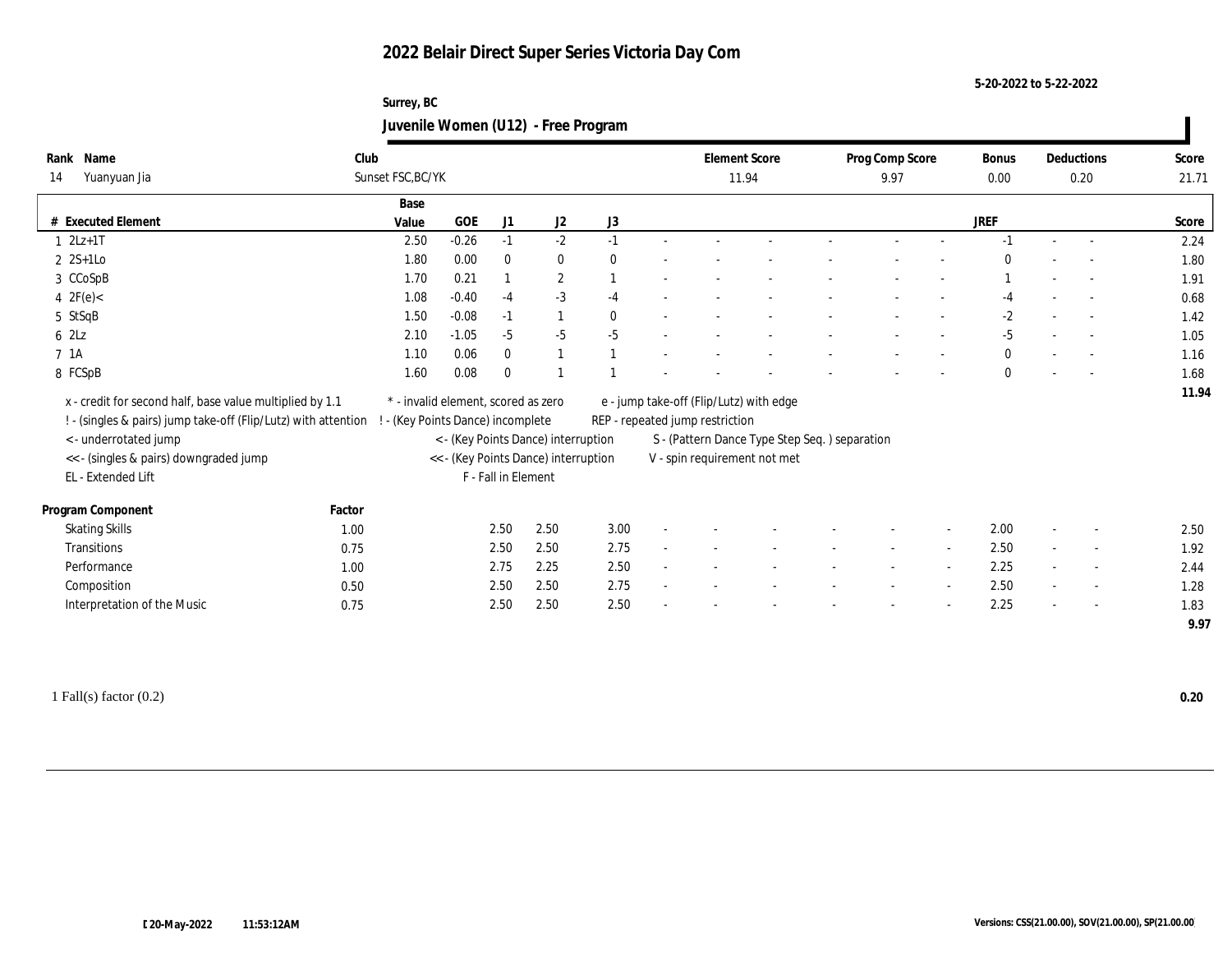**5-20-2022 to 5-22-2022**

## **Surrey, BC Juvenile Women (U12) - Free Program**

| Name<br>Rank                                                   | Club   |                                     |            |                     |                                      |              | <b>Element Score</b>            |                                               | Prog Comp Score | Bonus       |        | Deductions               | Score |
|----------------------------------------------------------------|--------|-------------------------------------|------------|---------------------|--------------------------------------|--------------|---------------------------------|-----------------------------------------------|-----------------|-------------|--------|--------------------------|-------|
| <b>Fawn Alberts</b><br>15                                      |        | RCVFSC, BC/YK                       |            |                     |                                      |              |                                 | 11.22                                         | 10.64           | 0.00        |        | 0.20                     | 21.66 |
|                                                                |        | Base                                |            |                     |                                      |              |                                 |                                               |                 |             |        |                          |       |
| # Executed Element                                             |        | Value                               | <b>GOE</b> | J1                  | J2                                   | J3           |                                 |                                               |                 | <b>JREF</b> |        |                          | Score |
| $1 \t1A$                                                       |        | 1.10                                | $-0.06$    | $\bf{0}$            | $\bf{0}$                             | $-1$         |                                 |                                               |                 | $-1$        | $\sim$ |                          | 1.04  |
| $2$ 1Lz                                                        |        | 0.60                                | 0.06       | $\bf{0}$            | $\mathbf{2}$                         |              |                                 |                                               |                 |             |        |                          | 0.66  |
| $3 \t2S+2T$                                                    |        | 2.60                                | $-0.26$    | $-2$                | $-2$                                 | $-2$         |                                 |                                               |                 | -2          |        |                          | 2.34  |
| 4 FCSpB                                                        |        | 1.60                                | 0.00       | $\mathbf{0}$        |                                      | $\mathbf{0}$ |                                 |                                               |                 | $-1$        |        |                          | 1.60  |
| $52$ Lo                                                        |        | 1.70                                | 0.04       | $\bf{0}$            |                                      | $\mathbf{0}$ |                                 |                                               |                 | $\bf{0}$    |        |                          | 1.74  |
| 6 StSqB                                                        |        | 1.50                                | 0.04       | $\mathbf{0}$        | $\boldsymbol{2}$                     | $\mathbf{0}$ |                                 |                                               |                 | $-1$        |        |                          | 1.54  |
| 72F                                                            |        | 1.80                                | $-0.90$    | $-5$                | $-5$                                 | $-5$         |                                 |                                               |                 | $-5$        |        |                          | 0.90  |
| 8 CCoSpB                                                       |        | 1.70                                | $-0.30$    | $-3$                | $-1$                                 | $-2$         |                                 |                                               |                 | $-1$        |        |                          | 1.40  |
| x - credit for second half, base value multiplied by 1.1       |        | * - invalid element, scored as zero |            |                     |                                      |              |                                 | e - jump take-off (Flip/Lutz) with edge       |                 |             |        |                          | 11.22 |
| ! - (singles & pairs) jump take-off (Flip/Lutz) with attention |        | ! - (Key Points Dance) incomplete   |            |                     |                                      |              | REP - repeated jump restriction |                                               |                 |             |        |                          |       |
| <- underrotated jump                                           |        |                                     |            |                     | < - (Key Points Dance) interruption  |              |                                 | S - (Pattern Dance Type Step Seq.) separation |                 |             |        |                          |       |
| << - (singles & pairs) downgraded jump                         |        |                                     |            |                     | << - (Key Points Dance) interruption |              |                                 | V - spin requirement not met                  |                 |             |        |                          |       |
| EL - Extended Lift                                             |        |                                     |            | F - Fall in Element |                                      |              |                                 |                                               |                 |             |        |                          |       |
|                                                                |        |                                     |            |                     |                                      |              |                                 |                                               |                 |             |        |                          |       |
| Program Component                                              | Factor |                                     |            |                     |                                      |              |                                 |                                               |                 |             |        |                          |       |
| <b>Skating Skills</b>                                          | 1.00   |                                     |            | 2.50                | 2.75                                 | 2.50         |                                 |                                               |                 | 2.75        |        |                          | 2.63  |
| Transitions                                                    | 0.75   |                                     |            | 2.75                | 2.50                                 | 2.75         |                                 |                                               |                 | 2.25        |        | $\sim$                   | 1.92  |
| Performance                                                    | 1.00   |                                     |            | 3.00                | 2.50                                 | 2.75         |                                 |                                               |                 | 2.75        | $\sim$ | $\overline{\phantom{a}}$ | 2.75  |
| Composition                                                    | 0.50   |                                     |            | 2.75                | 2.50                                 | 2.75         |                                 |                                               |                 | 2.25        | $\sim$ | $\overline{\phantom{a}}$ | 1.28  |
| Interpretation of the Music                                    | 0.75   |                                     |            | 2.75                | 2.75                                 | 3.00         |                                 |                                               |                 | 2.50        | $\sim$ | $\sim$                   | 2.06  |
|                                                                |        |                                     |            |                     |                                      |              |                                 |                                               |                 |             |        |                          | 10.64 |
|                                                                |        |                                     |            |                     |                                      |              |                                 |                                               |                 |             |        |                          |       |

1 Fall(s) factor (0.2) **0.20**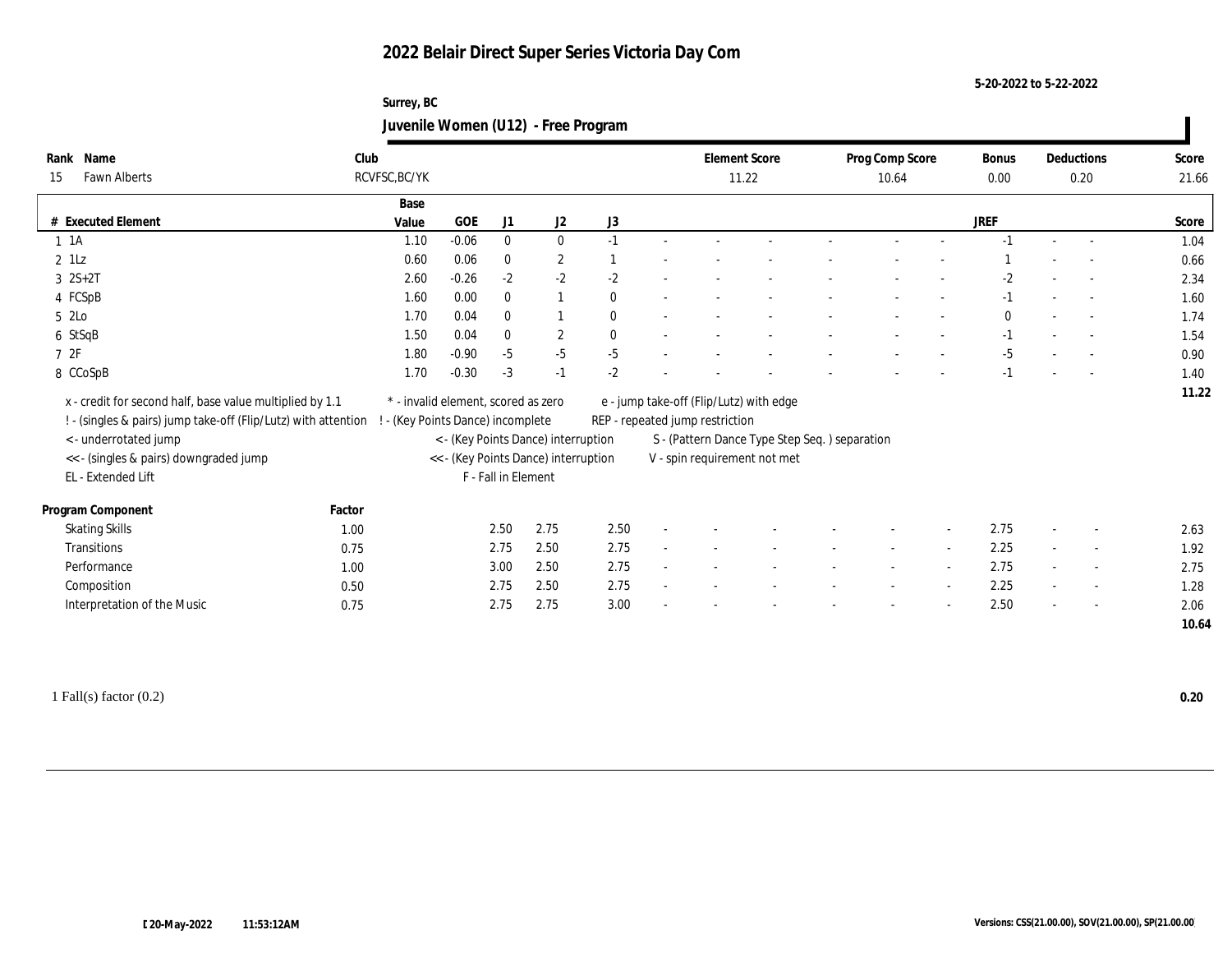#### **5-20-2022 to 5-22-2022**

## **Surrey, BC Juvenile Women (U12) - Free Program**

| Name<br>Rank                                                   | Club   |                                     |         |                     |                                      |              |                                 | <b>Element Score</b>                          | Prog Comp Score |                          | Bonus        |        | Deductions               | Score |
|----------------------------------------------------------------|--------|-------------------------------------|---------|---------------------|--------------------------------------|--------------|---------------------------------|-----------------------------------------------|-----------------|--------------------------|--------------|--------|--------------------------|-------|
| Chantal Wong<br>16                                             |        | Champs ISC of BC, BC/YK             |         |                     |                                      |              |                                 | 12.69                                         | 8.71            |                          | 0.00         |        | 0.20                     | 21.20 |
|                                                                |        | Base                                |         |                     |                                      |              |                                 |                                               |                 |                          |              |        |                          |       |
| # Executed Element                                             |        | Value                               | GOE     | J1                  | J2                                   | J3           |                                 |                                               |                 |                          | <b>JREF</b>  |        |                          | Score |
| $1 \ 1A+2T$                                                    |        | 2.40                                | $-0.42$ | $-3$                | $-2$                                 | $-3$         |                                 |                                               |                 |                          | $-5$         | $\sim$ | $\overline{a}$           | 1.98  |
| $2$ $2$ Lz                                                     |        | 2.10                                | $-0.16$ | $\mathbf{0}$        | $-1$                                 | $-1$         |                                 |                                               |                 |                          | -1           |        | $\overline{\phantom{a}}$ | 1.94  |
| 3 2F                                                           |        | 1.80                                | $-0.90$ | $-5$                | $-5$                                 | $-5$         |                                 |                                               |                 |                          | $-5$         |        |                          | 0.90  |
| 4 FCSpB                                                        |        | 1.60                                | 0.00    | $\mathbf{0}$        | $\mathbf{1}$                         | $\Omega$     |                                 |                                               |                 |                          | $-1$         |        | $\sim$                   | 1.60  |
| $5 \text{2Lo+1Lo}$                                             |        | 2.20                                | 0.00    | $\mathbf{0}$        | $\mathbf{0}$                         |              |                                 |                                               |                 |                          | $-1$         |        | $\sim$                   | 2.20  |
| 6 StSqB                                                        |        | 1.50                                | $-0.34$ | $-2$                | $-1$                                 | $-3$         |                                 |                                               |                 |                          | $-3$         |        | $\overline{\phantom{a}}$ | 1.16  |
| 7 2S                                                           |        | 1.30                                | 0.00    | $\mathbf{0}$        | $\bf{0}$                             | $\mathbf{0}$ |                                 |                                               |                 |                          | $\mathbf{0}$ |        | $\overline{a}$           | 1.30  |
| 8 CCoSpB                                                       |        | 1.70                                | $-0.09$ | $-1$                | $\mathbf{0}$                         | $-1$         |                                 |                                               |                 |                          | $\mathbf{0}$ |        |                          | 1.61  |
| x - credit for second half, base value multiplied by 1.1       |        | * - invalid element, scored as zero |         |                     |                                      |              |                                 | e - jump take-off (Flip/Lutz) with edge       |                 |                          |              |        |                          | 12.69 |
| ! - (singles & pairs) jump take-off (Flip/Lutz) with attention |        | - (Key Points Dance) incomplete     |         |                     |                                      |              | REP - repeated jump restriction |                                               |                 |                          |              |        |                          |       |
| <- underrotated jump                                           |        |                                     |         |                     | < - (Key Points Dance) interruption  |              |                                 | S - (Pattern Dance Type Step Seq.) separation |                 |                          |              |        |                          |       |
| << - (singles & pairs) downgraded jump                         |        |                                     |         |                     | << - (Key Points Dance) interruption |              |                                 | V - spin requirement not met                  |                 |                          |              |        |                          |       |
| EL - Extended Lift                                             |        |                                     |         | F - Fall in Element |                                      |              |                                 |                                               |                 |                          |              |        |                          |       |
|                                                                |        |                                     |         |                     |                                      |              |                                 |                                               |                 |                          |              |        |                          |       |
| Program Component                                              | Factor |                                     |         |                     |                                      |              |                                 |                                               |                 |                          |              |        |                          |       |
| <b>Skating Skills</b>                                          | 1.00   |                                     |         | 2.25                | 2.25                                 | 2.50         |                                 |                                               |                 |                          | 2.25         |        |                          | 2.31  |
| Transitions                                                    | 0.75   |                                     |         | 2.00                | 2.25                                 | 2.00         |                                 |                                               |                 | $\sim$                   | 1.75         |        | $\sim$                   | 1.50  |
| Performance                                                    | 1.00   |                                     |         | 2.00                | 2.00                                 | 2.50         |                                 |                                               |                 | $\overline{\phantom{a}}$ | 2.25         |        | $\overline{\phantom{a}}$ | 2.19  |
| Composition                                                    | 0.50   |                                     |         | 2.25                | 2.00                                 | 2.25         |                                 |                                               |                 |                          | 2.00         |        | $\overline{\phantom{a}}$ | 1.07  |
| Interpretation of the Music                                    | 0.75   |                                     |         | 2.25                | 2.25                                 | 2.25         |                                 |                                               |                 |                          | 2.00         |        | $\sim$                   | 1.64  |
|                                                                |        |                                     |         |                     |                                      |              |                                 |                                               |                 |                          |              |        |                          | 8.71  |

1 Fall(s) factor (0.2) **0.20**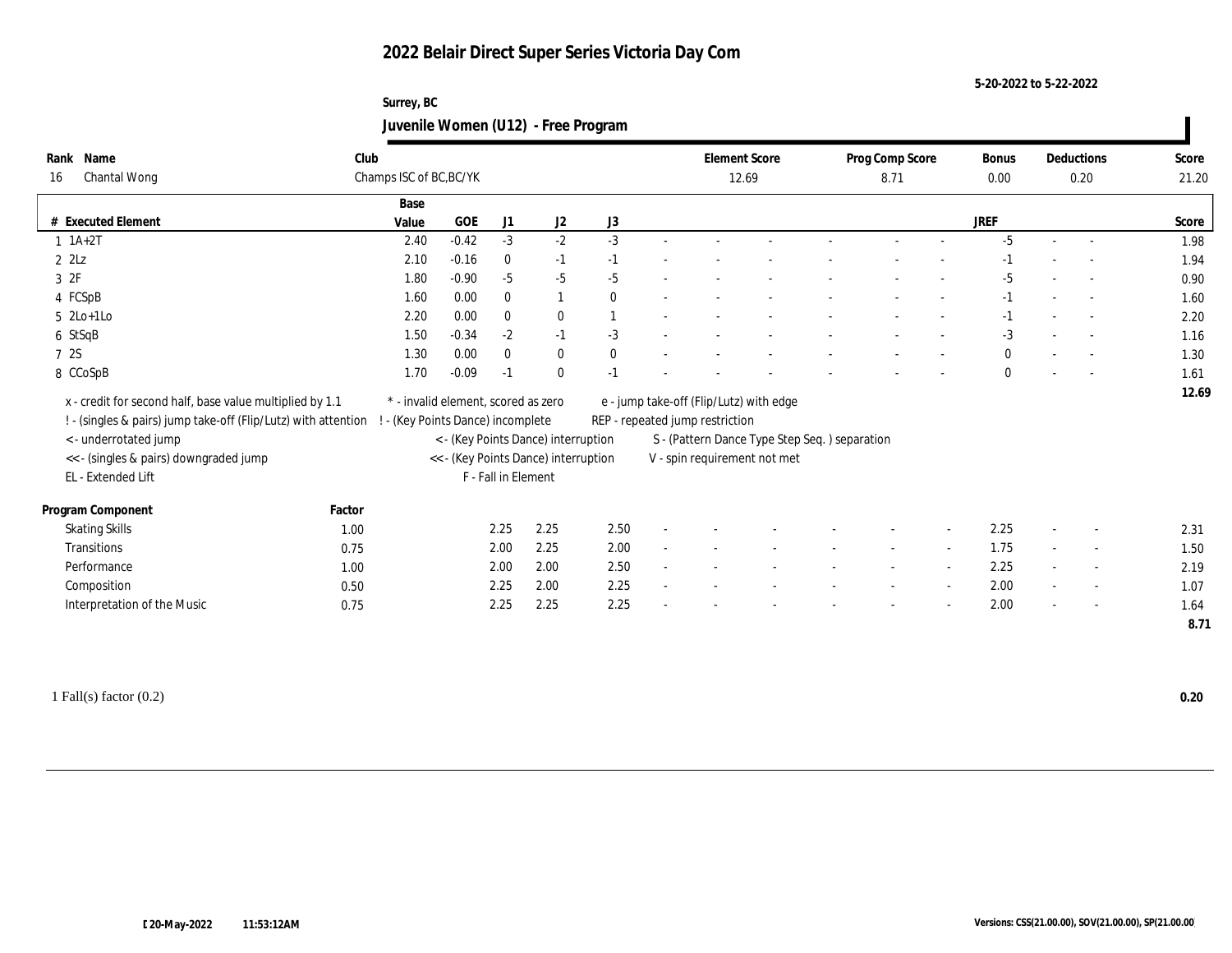#### **5-20-2022 to 5-22-2022**

## **Surrey, BC Juvenile Women (U12) - Free Program**

| Name<br>Rank                                                   | Club   |                                     |            |                     |                                      |                  | <b>Element Score</b>            |                                               | Prog Comp Score |                          | Bonus        |        | Deductions               | Score |
|----------------------------------------------------------------|--------|-------------------------------------|------------|---------------------|--------------------------------------|------------------|---------------------------------|-----------------------------------------------|-----------------|--------------------------|--------------|--------|--------------------------|-------|
| Effie Li<br>17                                                 |        | Connaught SC, BC/YK                 |            |                     |                                      |                  |                                 | 10.85                                         | 10.35           |                          | 0.00         |        | 0.20                     | 21.00 |
|                                                                |        | Base                                |            |                     |                                      |                  |                                 |                                               |                 |                          |              |        |                          |       |
| # Executed Element                                             |        | Value                               | <b>GOE</b> | J1                  | $\mathrm{J}2$                        | $_{\mathrm{J}3}$ |                                 |                                               |                 |                          | <b>JREF</b>  |        |                          | Score |
| $1 \ 1A+2T$                                                    |        | 2.40                                | 0.10       | $\mathbf{0}$        | $\mathbf{2}$                         | $\mathbf{1}$     |                                 |                                               |                 |                          | $\Omega$     | $\sim$ |                          | 2.50  |
| $2 \text{ } 2\text{F} <<$                                      |        | 0.50                                | $-0.25$    | $-5$                | $-5$                                 | $-5$             |                                 |                                               |                 |                          | $-5$         |        |                          | 0.25  |
| 3 FCSpB                                                        |        | 1.60                                | 0.00       | $\bf{0}$            | $\bf{0}$                             | $\mathbf{0}$     |                                 |                                               |                 |                          | $\Omega$     |        |                          | 1.60  |
| $4$ 2Lo $<$                                                    |        | 1.36                                | $-0.34$    | $-3$                | $-2$                                 | $-2$             |                                 |                                               |                 |                          | $-3$         |        | $\sim$                   | 1.02  |
| $5$ $2Lz <$                                                    |        | 0.60                                | $-0.21$    | $-4$                | $-3$                                 | $-4$             |                                 |                                               |                 |                          | $-3$         |        | $\overline{\phantom{a}}$ | 0.39  |
| $6 \ \ 2S+2Lo <<$                                              |        | 1.80                                | $-0.42$    | $-4$                | $-3$                                 | $-3$             |                                 |                                               |                 |                          | $-3$         |        |                          | 1.38  |
| 7 StSq1                                                        |        | 1.80                                | 0.00       | $\mathbf{0}$        | $\mathbf{1}$                         | $-1$             |                                 |                                               |                 |                          | $\mathbf{0}$ |        |                          | 1.80  |
| 8 CCoSpB                                                       |        | 1.70                                | 0.21       |                     | $\mathbf{2}$                         |                  |                                 |                                               |                 |                          |              |        |                          | 1.91  |
| x - credit for second half, base value multiplied by 1.1       |        | * - invalid element, scored as zero |            |                     |                                      |                  |                                 | e - jump take-off (Flip/Lutz) with edge       |                 |                          |              |        |                          | 10.85 |
| ! - (singles & pairs) jump take-off (Flip/Lutz) with attention |        | ! - (Key Points Dance) incomplete   |            |                     |                                      |                  | REP - repeated jump restriction |                                               |                 |                          |              |        |                          |       |
| <- underrotated jump                                           |        |                                     |            |                     | < - (Key Points Dance) interruption  |                  |                                 | S - (Pattern Dance Type Step Seq.) separation |                 |                          |              |        |                          |       |
| << - (singles & pairs) downgraded jump                         |        |                                     |            |                     | << - (Key Points Dance) interruption |                  |                                 | V - spin requirement not met                  |                 |                          |              |        |                          |       |
| EL - Extended Lift                                             |        |                                     |            | F - Fall in Element |                                      |                  |                                 |                                               |                 |                          |              |        |                          |       |
|                                                                |        |                                     |            |                     |                                      |                  |                                 |                                               |                 |                          |              |        |                          |       |
| Program Component                                              | Factor |                                     |            |                     |                                      |                  |                                 |                                               |                 |                          |              |        |                          |       |
| <b>Skating Skills</b>                                          | 1.00   |                                     |            | 2.50                | 2.50                                 | 2.50             |                                 |                                               |                 | $\overline{\phantom{a}}$ | 3.00         |        | $\overline{\phantom{a}}$ | 2.63  |
| Transitions                                                    | 0.75   |                                     |            | 2.25                | 2.50                                 | 2.75             |                                 |                                               |                 | $\sim$                   | 2.50         | $\sim$ | $\overline{\phantom{a}}$ | 1.88  |
| Performance                                                    | 1.00   |                                     |            | 2.75                | 2.00                                 | 2.75             |                                 |                                               |                 | $\sim$                   | 2.50         | $\sim$ | $\sim$                   | 2.50  |
| Composition                                                    | 0.50   |                                     |            | 2.50                | 2.50                                 | 3.00             |                                 |                                               |                 | $\sim$                   | 2.50         |        | $\overline{\phantom{a}}$ | 1.32  |
| Interpretation of the Music                                    | 0.75   |                                     |            | 2.75                | 2.50                                 | 2.75             |                                 |                                               |                 | $\overline{\phantom{a}}$ | 2.75         |        | $\sim$                   | 2.02  |
|                                                                |        |                                     |            |                     |                                      |                  |                                 |                                               |                 |                          |              |        |                          | 10.35 |
|                                                                |        |                                     |            |                     |                                      |                  |                                 |                                               |                 |                          |              |        |                          |       |

1 Fall(s) factor (0.2) **0.20**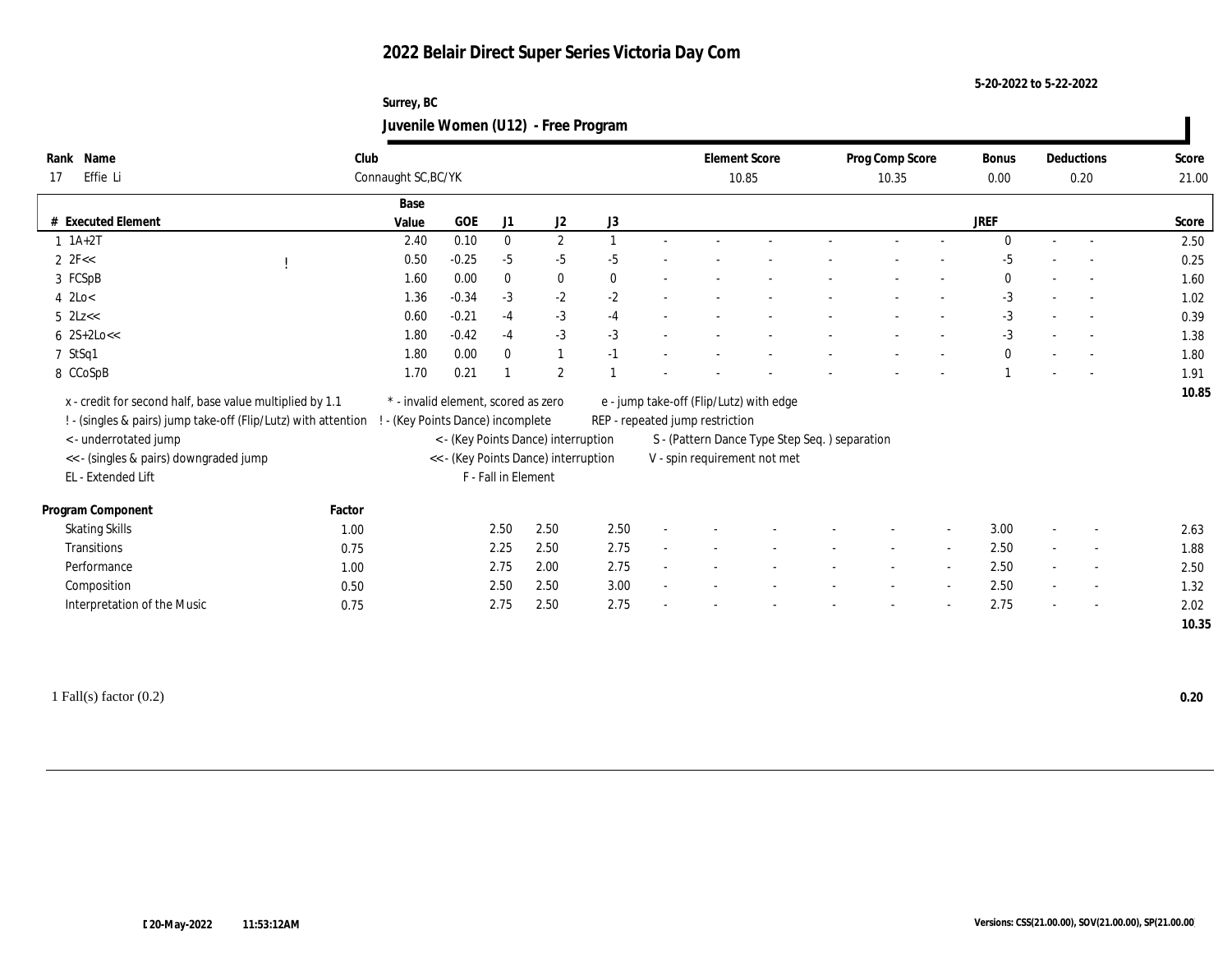#### **5-20-2022 to 5-22-2022**

## **Surrey, BC Juvenile Women (U12) - Free Program**

| Name<br>Rank<br>Elliana Liu<br>18                                                                                          | Club<br>Connaught SC, BC/YK       |                                     |                     |                                      |              | <b>Element Score</b><br>11.24                                              |  | Prog Comp Score<br>9.74 |                          | Bonus<br>0.00 |        | Deductions<br>0.40       | Score<br>20.58 |
|----------------------------------------------------------------------------------------------------------------------------|-----------------------------------|-------------------------------------|---------------------|--------------------------------------|--------------|----------------------------------------------------------------------------|--|-------------------------|--------------------------|---------------|--------|--------------------------|----------------|
|                                                                                                                            | Base                              |                                     |                     |                                      |              |                                                                            |  |                         |                          |               |        |                          |                |
| # Executed Element                                                                                                         | Value                             | <b>GOE</b>                          | J1                  | $\mathrm{J}2$                        | $\rm J3$     |                                                                            |  |                         |                          | <b>JREF</b>   |        |                          | Score          |
| $1 \quad 2Lz+2Tq$                                                                                                          | 3.40                              | $-0.63$                             | $-3$                | $-2$                                 | $-4$         |                                                                            |  |                         |                          | $-3$          | $\sim$ | $\sim$                   | 2.77           |
| 2 FCSpB                                                                                                                    | 1.60                              | $-0.04$                             | $\bf{0}$            | $\bf{0}$                             | $\theta$     |                                                                            |  |                         |                          | $-1$          |        |                          | 1.56           |
| 3 1 A                                                                                                                      | 1.10                              | 0.06                                | $\bf{0}$            | $\overline{1}$                       |              |                                                                            |  |                         |                          | $\Omega$      |        |                          | 1.16           |
| $4 \text{ } 2F+2Lo <<$                                                                                                     | 2.30                              | $-0.86$                             | $-4$                | $-5$                                 | $-5$         |                                                                            |  |                         |                          | $-5$          |        | $\sim$                   | 1.44           |
| $5$ $2\text{L}z$                                                                                                           | 2.10                              | $-1.05$                             | $-5$                | $-5$                                 | $-5$         |                                                                            |  |                         |                          | $-5$          |        | $\overline{\phantom{a}}$ | 1.05           |
| 6 StSqB                                                                                                                    | 1.50                              | $-0.04$                             | $\bf{0}$            | $\bf{0}$                             | $\mathbf{0}$ |                                                                            |  |                         |                          | $-1$          |        |                          | 1.46           |
| 7 2S                                                                                                                       | 1.30                              | $-0.65$                             | $-5$                | $-5$                                 | $-5$         |                                                                            |  |                         |                          | $-5$          |        |                          | 0.65           |
| 8 CCoSpB (V)                                                                                                               | 1.28                              | $-0.13$                             | $-1$                | $\mathbf{0}$                         | $-2$         |                                                                            |  |                         |                          | $-1$          |        |                          | 1.15           |
| x - credit for second half, base value multiplied by 1.1<br>! - (singles & pairs) jump take-off (Flip/Lutz) with attention | ! - (Key Points Dance) incomplete | * - invalid element, scored as zero |                     |                                      |              | e - jump take-off (Flip/Lutz) with edge<br>REP - repeated jump restriction |  |                         |                          |               |        |                          | 11.24          |
| <- underrotated jump                                                                                                       |                                   |                                     |                     | < - (Key Points Dance) interruption  |              | S - (Pattern Dance Type Step Seq.) separation                              |  |                         |                          |               |        |                          |                |
| << - (singles & pairs) downgraded jump                                                                                     |                                   |                                     |                     | << - (Key Points Dance) interruption |              | V - spin requirement not met                                               |  |                         |                          |               |        |                          |                |
| EL - Extended Lift                                                                                                         |                                   |                                     | F - Fall in Element |                                      |              |                                                                            |  |                         |                          |               |        |                          |                |
| Program Component                                                                                                          | Factor                            |                                     |                     |                                      |              |                                                                            |  |                         |                          |               |        |                          |                |
| <b>Skating Skills</b>                                                                                                      | 1.00                              |                                     | 2.50                | 2.25                                 | 3.00         |                                                                            |  |                         | $\overline{\phantom{a}}$ | 2.25          |        | $\overline{\phantom{a}}$ | 2.50           |
| Transitions                                                                                                                | 0.75                              |                                     | 2.25                | 2.50                                 | 3.00         |                                                                            |  |                         | $\sim$                   | 2.00          | $\sim$ | $\overline{\phantom{a}}$ | 1.83           |
| Performance                                                                                                                | 1.00                              |                                     | 2.25                | 2.00                                 | 2.75         |                                                                            |  |                         | $\sim$                   | 2.00          | $\sim$ | $\sim$                   | 2.25           |
| Composition                                                                                                                | 0.50                              |                                     | 2.50                | 2.25                                 | 3.00         |                                                                            |  |                         | $\sim$                   | 2.50          |        | $\overline{\phantom{a}}$ | 1.28           |
| Interpretation of the Music                                                                                                | 0.75                              |                                     | 2.50                | 2.25                                 | 2.75         |                                                                            |  |                         | $\overline{\phantom{a}}$ | 2.50          |        | $\sim$                   | 1.88           |
|                                                                                                                            |                                   |                                     |                     |                                      |              |                                                                            |  |                         |                          |               |        |                          | 9.74           |

2 Fall(s) factor (0.2) **0.40**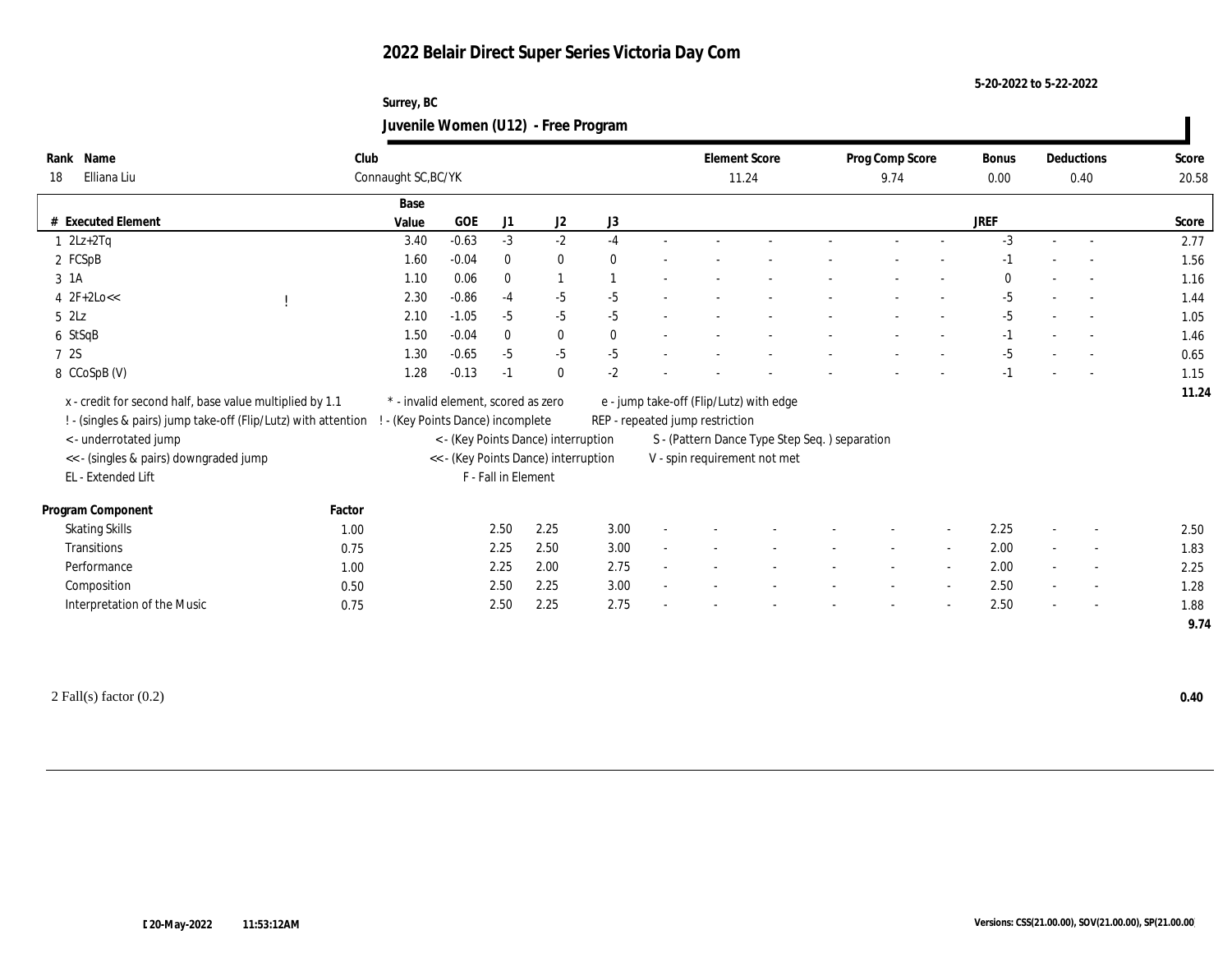**5-20-2022 to 5-22-2022**

## **Surrey, BC Juvenile Women (U12) - Free Program**

| Name<br>Rank                                                   | Club   |                                     |            |                     |                                      |              |                                 | <b>Element Score</b>                           | Prog Comp Score |        | Bonus        | Deductions               | Score |
|----------------------------------------------------------------|--------|-------------------------------------|------------|---------------------|--------------------------------------|--------------|---------------------------------|------------------------------------------------|-----------------|--------|--------------|--------------------------|-------|
| Irena Lin<br>19                                                |        | Langley FSC, BC/YK                  |            |                     |                                      |              |                                 | 10.32                                          | 9.47            |        | 0.00         | 0.00                     | 19.79 |
|                                                                |        | Base                                |            |                     |                                      |              |                                 |                                                |                 |        |              |                          |       |
| # Executed Element                                             |        | Value                               | <b>GOE</b> | J1                  | $\mathrm{J}2$                        | J3           |                                 |                                                |                 |        | <b>JREF</b>  |                          | Score |
| 1 2Lo                                                          |        | 1.70                                | 0.09       | $\mathbf{0}$        | $\mathbf{1}$                         | $\theta$     |                                 |                                                |                 |        |              | $\overline{\phantom{a}}$ | 1.79  |
| $2 \text{ } 2S+2Lo <<$                                         |        | 1.80                                | $-0.46$    | $-4$                | $-3$                                 | $-4$         |                                 |                                                |                 |        | $-3$         |                          | 1.34  |
| 3 CCoSpB                                                       |        | 1.70                                | 0.04       | $\mathbf{0}$        | $\mathbf{1}$                         | $\mathbf{0}$ |                                 |                                                |                 |        | $\Omega$     |                          | 1.74  |
| 4 $2F<<+2T<$                                                   |        | 1.54                                | $-0.47$    | $-4$                | $-4$                                 | $-5$         |                                 |                                                |                 |        | $-5$         | $\sim$                   | 1.07  |
| 5 FCSpB                                                        |        | 1.60                                | 0.00       | $\mathbf{0}$        | $\overline{1}$                       | $\theta$     |                                 |                                                |                 |        | $-1$         | $\sim$                   | 1.60  |
| $6 \text{ } 2 \text{Lz}(e) \ll$                                |        | 0.48                                | $-0.19$    | $-2$                | $-4$                                 | $-5$         |                                 |                                                |                 |        | $-5$         |                          | 0.29  |
| 7 1A                                                           |        | 1.10                                | 0.00       | $\mathbf{0}$        | $\bf{0}$                             | $\mathbf{0}$ |                                 |                                                |                 |        | $\mathbf{0}$ |                          | 1.10  |
| 8 StSqB                                                        |        | 1.50                                | $-0.11$    | $-2$                | $\mathbf{0}$                         | $-1$         |                                 |                                                |                 |        | $\mathbf{0}$ |                          | 1.39  |
| x - credit for second half, base value multiplied by 1.1       |        | * - invalid element, scored as zero |            |                     |                                      |              |                                 | e - jump take-off (Flip/Lutz) with edge        |                 |        |              |                          | 10.32 |
| ! - (singles & pairs) jump take-off (Flip/Lutz) with attention |        | ! - (Key Points Dance) incomplete   |            |                     |                                      |              | REP - repeated jump restriction |                                                |                 |        |              |                          |       |
| < - underrotated jump                                          |        |                                     |            |                     | < - (Key Points Dance) interruption  |              |                                 | S - (Pattern Dance Type Step Seq. ) separation |                 |        |              |                          |       |
| << - (singles & pairs) downgraded jump                         |        |                                     |            |                     | << - (Key Points Dance) interruption |              |                                 | V - spin requirement not met                   |                 |        |              |                          |       |
| EL - Extended Lift                                             |        |                                     |            | F - Fall in Element |                                      |              |                                 |                                                |                 |        |              |                          |       |
|                                                                |        |                                     |            |                     |                                      |              |                                 |                                                |                 |        |              |                          |       |
| Program Component                                              | Factor |                                     |            |                     |                                      |              |                                 |                                                |                 |        |              |                          |       |
| <b>Skating Skills</b>                                          | 1.00   |                                     |            | 2.25                | 2.25                                 | 2.50         |                                 |                                                |                 |        | 2.50         |                          | 2.38  |
| Transitions                                                    | 0.75   |                                     |            | 2.00                | 2.50                                 | 3.00         |                                 |                                                |                 | $\sim$ | 2.25         | $\overline{\phantom{a}}$ | 1.83  |
| Performance                                                    | 1.00   |                                     |            | 2.25                | 2.25                                 | 2.75         |                                 |                                                |                 |        | 2.00         | $\overline{\phantom{a}}$ | 2.31  |
| Composition                                                    | 0.50   |                                     |            | 2.00                | 2.25                                 | 2.75         |                                 |                                                |                 |        | 2.25         | $\overline{\phantom{a}}$ | 1.16  |
| Interpretation of the Music                                    | 0.75   |                                     |            | 2.25                | 2.50                                 | 2.50         |                                 |                                                |                 |        | 2.25         | $\sim$                   | 1.79  |
|                                                                |        |                                     |            |                     |                                      |              |                                 |                                                |                 |        |              |                          | 9.47  |